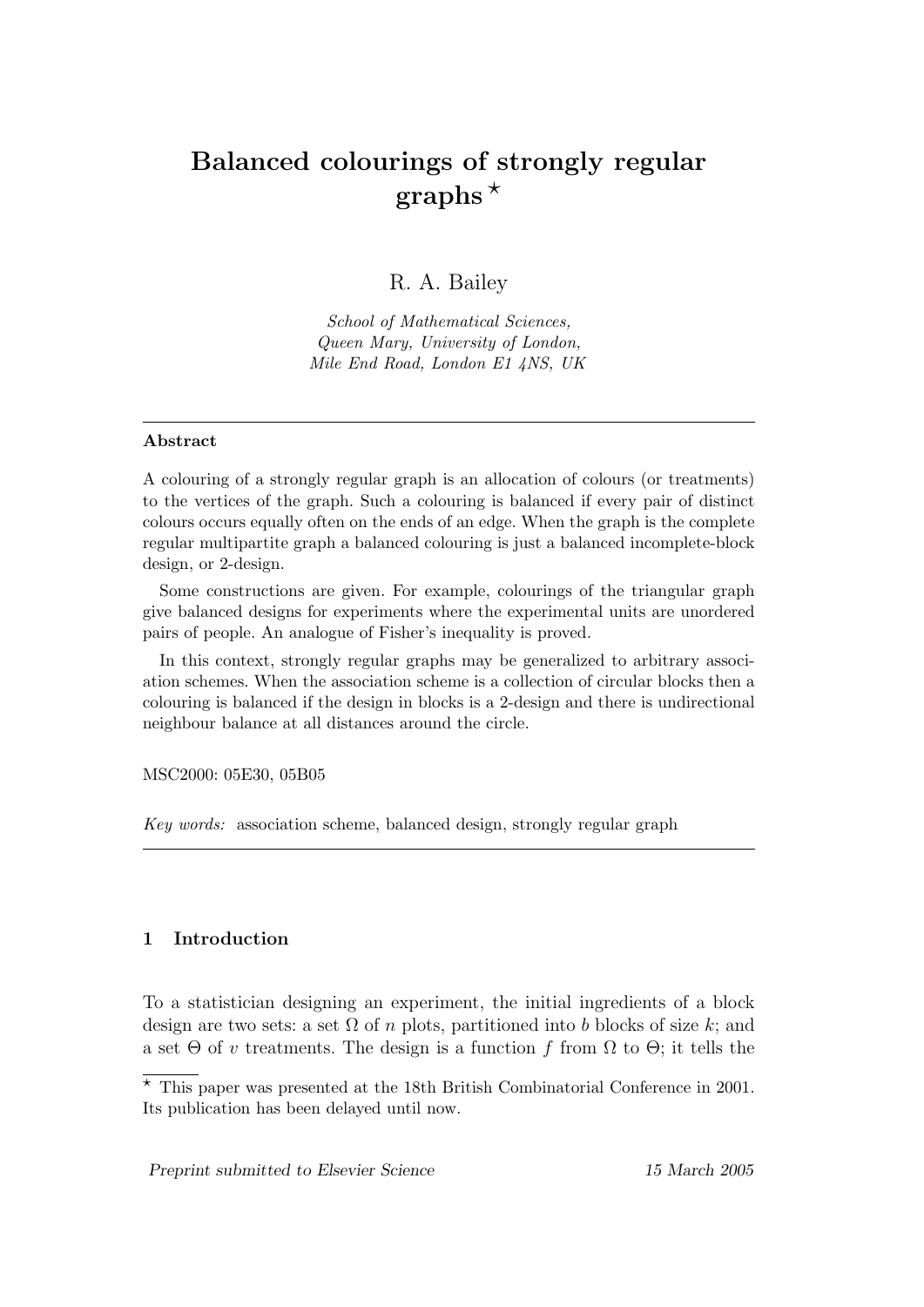experimenter to put treatment  $f(\omega)$  on plot  $\omega$ . The design is called *binary* if, for each  $\theta$  in  $\Theta$ , the inverse image  $f^{-1}(\theta)$  contains at most one plot from each block. It is *equireplicate* if there is an integer, usually called  $r$ , such that  $|f^{-1}(\theta)| = r$  for all  $\theta$  in  $\Theta$ . Whether or not it is binary, it is called *balanced* if it is equireplicate and there is an integer, usually called  $\lambda$ , such that, whenever  $\theta$ and  $\psi$  are distinct treatments, then there are exactly  $\lambda$  ordered pairs of plots  $(\alpha, \beta)$  such that  $\alpha$  and  $\beta$  are in the same block,  $f(\alpha) = \theta$  and  $f(\beta) = \psi$ . A special case of a balanced binary design is the complete-block design, for which  $v = k$  and  $\lambda = r$ . For  $k < v$ , balanced binary block designs are called balanced incomplete-block designs (BIBDs).

The purpose of this paper is to generalize the structure on  $\Omega$  while retaining the idea of balance. The partition of  $\Omega$  into b blocks of size k defines a strongly regular graph on Ω: the vertices are the plots, and two plots are joined by an edge if they are in different blocks. To a graph-theorist, it is more natural to think of the elements of  $\Theta$  as colours and the function f as a colouring of the vertices of the graph. I shall define balanced colourings on arbitrary strongly regular graphs.

However, strongly regular graphs can themselves be generalized to association schemes, where the definitions and proofs do not become harder. This is the setting for the rest of this paper: assume that there is an association scheme on  $\Omega$ , define what it means for a function on  $\Omega$  to be balanced, prove some results about balanced colourings (such as a generalization of Fisher's inequality), and present some classes of balanced colouring.

## 2 Parameters of balanced colourings

Let Q be an association scheme on set  $\Omega$  of size n whose associate classes are subsets  $\mathcal{C}_i$  of  $\Omega \times \Omega$  for i in an index set K, where  $|\mathcal{K}| = s + 1$ . For i in K, let  $A_i$  be the adjacency matrix of  $C_i$ , that is, the  $\{0, 1\}$ -matrix whose  $(\alpha, \beta)$ -entry is equal to 1 if and only if  $(\alpha, \beta) \in C_i$ , and let  $a_i$  be its valency. There are constants  $p_{ij}^k$  such that

$$
A_i A_j = \sum_{k \in \mathcal{K}} p_{ij}^k A_k.
$$

Let  $\Theta$  be a set of v objects, called *colours* or *treatments*. A function  $f: \Omega \to \Theta$ is called a colouring or a design respectively. Such a function is defined to be balanced if there are integers  $\mu_i$ ,  $\lambda_i$  for i in K such that

(1) if  $\theta \in \Theta$ , then there are  $\mu_i$  ordered pairs  $(\alpha, \beta)$  in  $\mathcal{C}_i$  with  $f(\alpha) = f(\beta) = \theta$ ;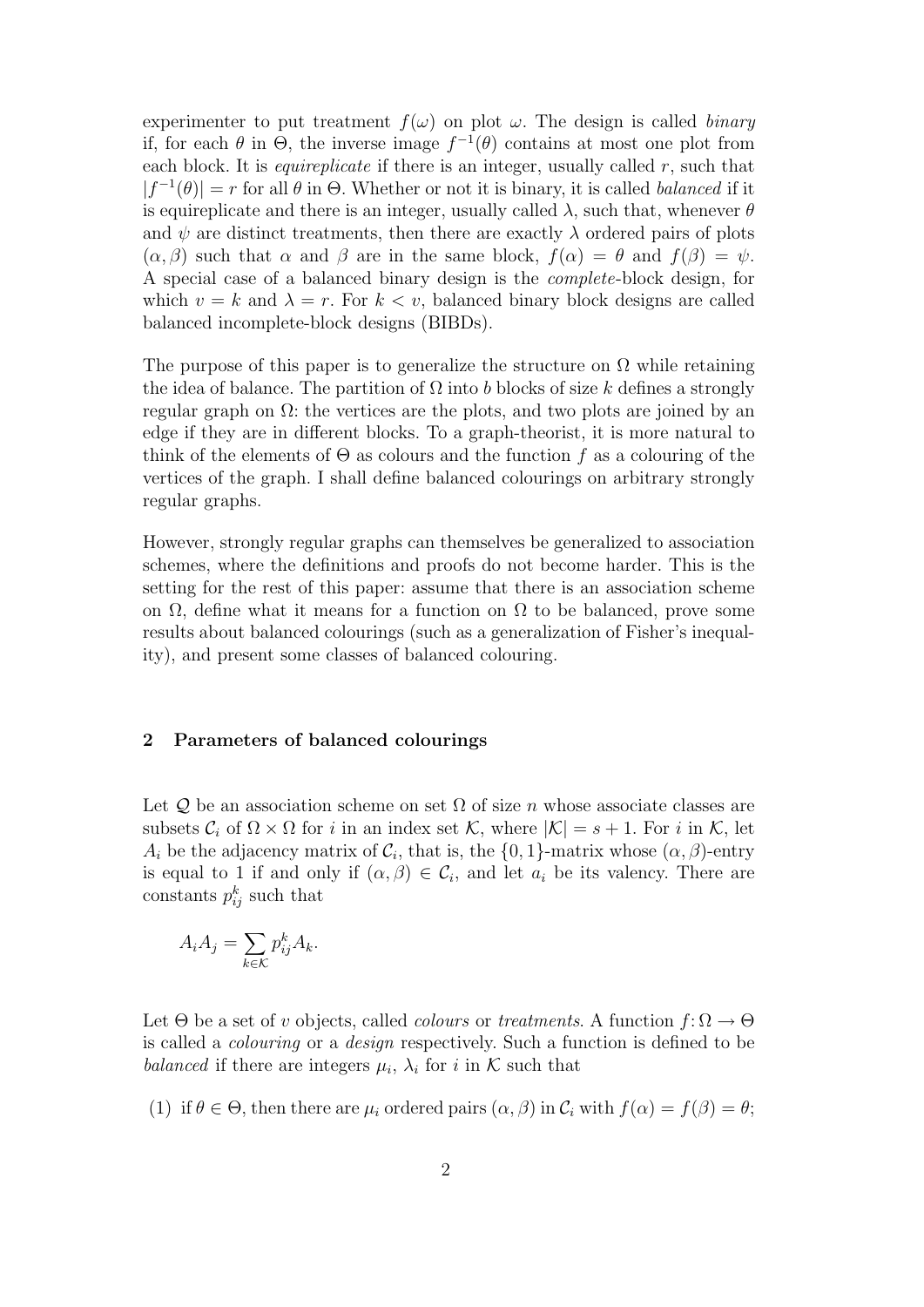(2) if  $\theta$  and  $\psi$  are distinct elements of  $\Theta$ , then there are  $\lambda_i$  ordered pairs  $(\alpha, \beta)$  in  $\mathcal{C}_i$  with  $f(\alpha) = \theta$  and  $f(\beta) = \psi$ .

By convention the numbering is chosen so that  $\mathcal{C}_0 = \text{Diag}(\Omega) = \{(\omega, \omega) : \omega \in \Omega\}.$ Hence  $\lambda_0 = 0$ . It is normal to write  $\mu_0$  as r. Thus  $|f^{-1}(\theta)| = r$  for all  $\theta$  in  $\Theta$ and so balanced colourings are equireplicate with

$$
vr = n.\tag{1}
$$

Fixing  $\theta$  and counting pairs  $(\alpha, \beta)$  in  $\mathcal{C}_i$  for which  $f(\alpha) = \theta$  gives

$$
ra_i = \mu_i + (v - 1)\lambda_i \qquad \text{for } i \text{ in } \mathcal{K}.
$$
 (2)

Counting the number of occurrences of each pair of colours gives

$$
\sum_{i \in \mathcal{K}} \mu_i = \sum_{i \in \mathcal{K}} \lambda_i = r^2.
$$
\n(3)

Summing Equation (2) gives

$$
r\sum_{i} a_i = \sum_{i} \mu_i + (v-1)\sum_{i} \lambda_i,
$$

so  $rn = vr^2$ , which is consistent with Equation (1).

**Example 1** Let  $Q$  be the Petersen graph and  $v = 5$ . Figure 1 shows a balanced colouring with the following parameters:

$$
n = 10
$$
  $a_0 = 1$   $a_1 = 3$   $a_2 = 6$   
 $v = 5$   $r = 2$   $\mu_1 = 2$   $\mu_2 = 0$   
 $\lambda_1 = 1$   $\lambda_2 = 3$ .

**Example 2** Let  $Q$  be the group-divisible scheme with seven blocks of size four; in other words,  $Q$  is the complement of the complete multipartite graph of valency 24 on 28 vertices. A balanced colouring with  $v = 7$  is shown in Figure 2. The parameters are as follows.

$$
n = 28
$$
  $a_0 = 1$   $a_1 = 3$   $a_2 = 24$   
\n $v = 7$   $r = 4$   $\mu_1 = 0$   $\mu_2 = 12$   
\n $\lambda_1 = 2$   $\lambda_2 = 14$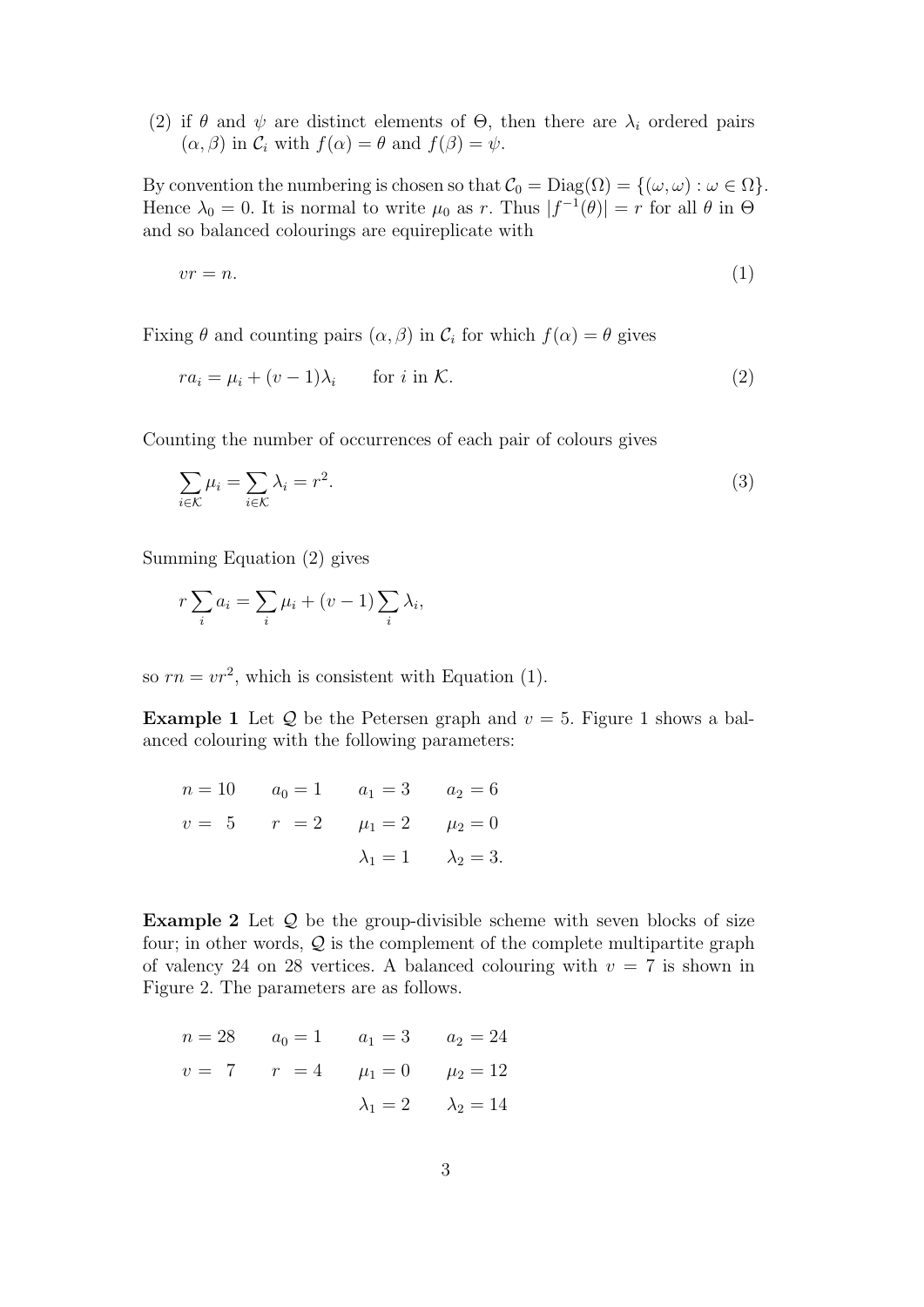Fig. 1. Balanced colouring of the Petersen graph with five colours



Fig. 2. Balanced colouring of seven blocks of size four

This shows that the balanced incomplete-block design is a special case of a balanced colouring: in the usual notation,  $a_1 = k - 1$ ,  $\mu_1 = 0$  and  $\lambda_1 = \lambda$ .

**Example 3** Balanced block designs with  $\mu_1$  non-zero are also balanced colourings. Here is one with

| Ø | B | B                                        | Ð                                  | Đ | Е |
|---|---|------------------------------------------|------------------------------------|---|---|
|   |   |                                          |                                    |   |   |
|   |   |                                          | $\lambda_1 = 2$ $\lambda_2 = 14$ . |   |   |
|   |   | $v = 6$ $r = 4$ $\mu_1 = 2$ $\mu_2 = 10$ |                                    |   |   |
|   |   | $n = 24$ $a_0 = 1$ $a_1 = 3$ $a_2 = 20$  |                                    |   |   |

All the above examples have  $s = 2$ , so they are colourings of strongly regular graphs. Here is an example with  $s = 3$ .

**Example 4** Let Q be the 6-circuit  $(\widehat{0})$ , in which  $(\alpha, \beta) \in C_i$  if the distance from  $\alpha$  to  $\beta$  is i. Figure 3 shows a balanced design with the following param-

 $\boldsymbol{B}$ 

4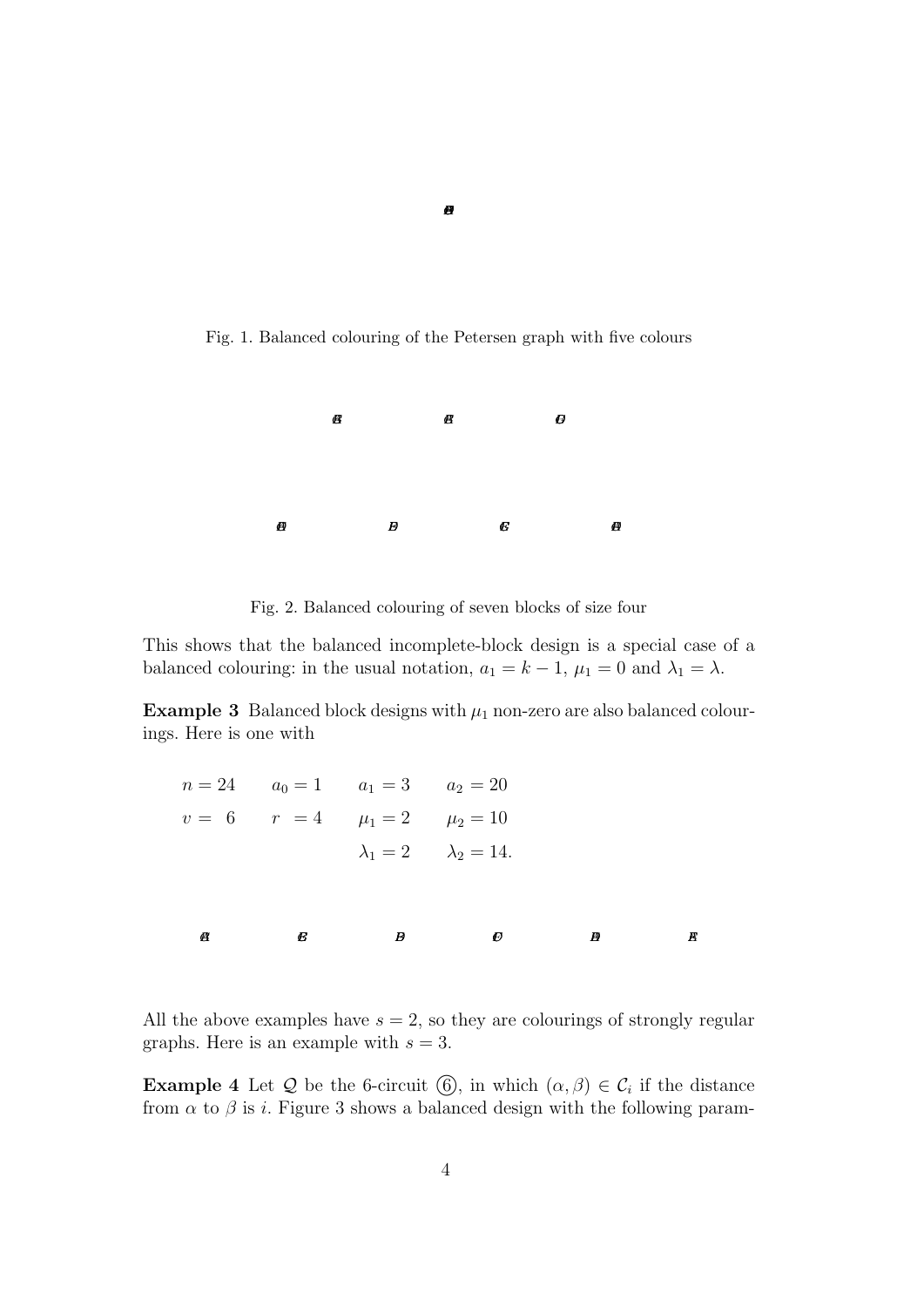eters:

$$
n = 6
$$
  $a_0 = 1$   $a_1 = 2$   $a_2 = 2$   $a_3 = 1$   
\n $v = 3$   $r = 2$   $\mu_1 = 2$   $\mu_2 = 0$   $\mu_3 = 0$   
\n $\lambda_1 = 1$   $\lambda_2 = 2$   $\lambda_3 = 1$ .

 $\boldsymbol{B}$ 

Fig. 3. Balanced colouring of the 6-circuit with three colours

**Example 5** In the general Johnson scheme  $J(m, n)$ , with  $n < m$ ,  $\Omega$  consists of the *n*-subsets of an *m*-set  $\Gamma$ , and  $(\alpha, \beta) \in C_i$  if  $|\alpha \setminus \beta| = i$ . Thus the Johnson scheme J(6,3) also has  $s = 3$ . Suppose that f allocates five colours to  $\Omega$  in such a way that  $f(\alpha) = f(\Gamma \setminus \alpha)$  for all  $\alpha$  in  $\Omega$ . If  $f(\alpha) \neq f(\beta)$ , then the distances of  $\beta$  from the four points coloured by  $f(\alpha)$  are 1, 1, 2 and 2. Hence we have a balanced colouring with

$$
n = 20
$$
  $a_0 = 1$   $a_1 = 9$   $a_2 = 9$   $a_3 = 1$   
\n $v = 5$   $r = 4$   $\mu_1 = 4$   $\mu_2 = 4$   $\mu_3 = 4$   
\n $\lambda_1 = 8$   $\lambda_2 = 8$   $\lambda_3 = 0$ .

One such colouring is:

| $\boldsymbol{A}$ | $\{1,2,3\}$ $\{4,5,6\}$ $\{1,4,5\}$ $\{2,3,6\}$   |
|------------------|---------------------------------------------------|
| B                | $\{1,2,4\} \ \{3,5,6\} \ \{1,4,6\} \ \{2,3,5\}$   |
| $\mathcal{C}$    | $\{2,4,5\}$ $\{1,3,6\}$ $\{1,3,4\}$ $\{2,5,6\}$   |
| D                | $\{1,2,5\}$ $\{3,4,6\}$ $\{1,2,6\}$ $\{3,4,5\}$   |
| E                | $\{1,3,5\}$ $\{2,4,6\}$ $\{1,5,6\}$ $\{2,3,4\}$ . |

If  $s = 1$ , then we have the trivial association scheme  $\underline{n}$  on  $\Omega$ , in which  $C_1 =$  $(\Omega \times \Omega)$  Diag( $\Omega$ ). Then every equireplicate function from  $\Omega$  to  $\Theta$  is a balanced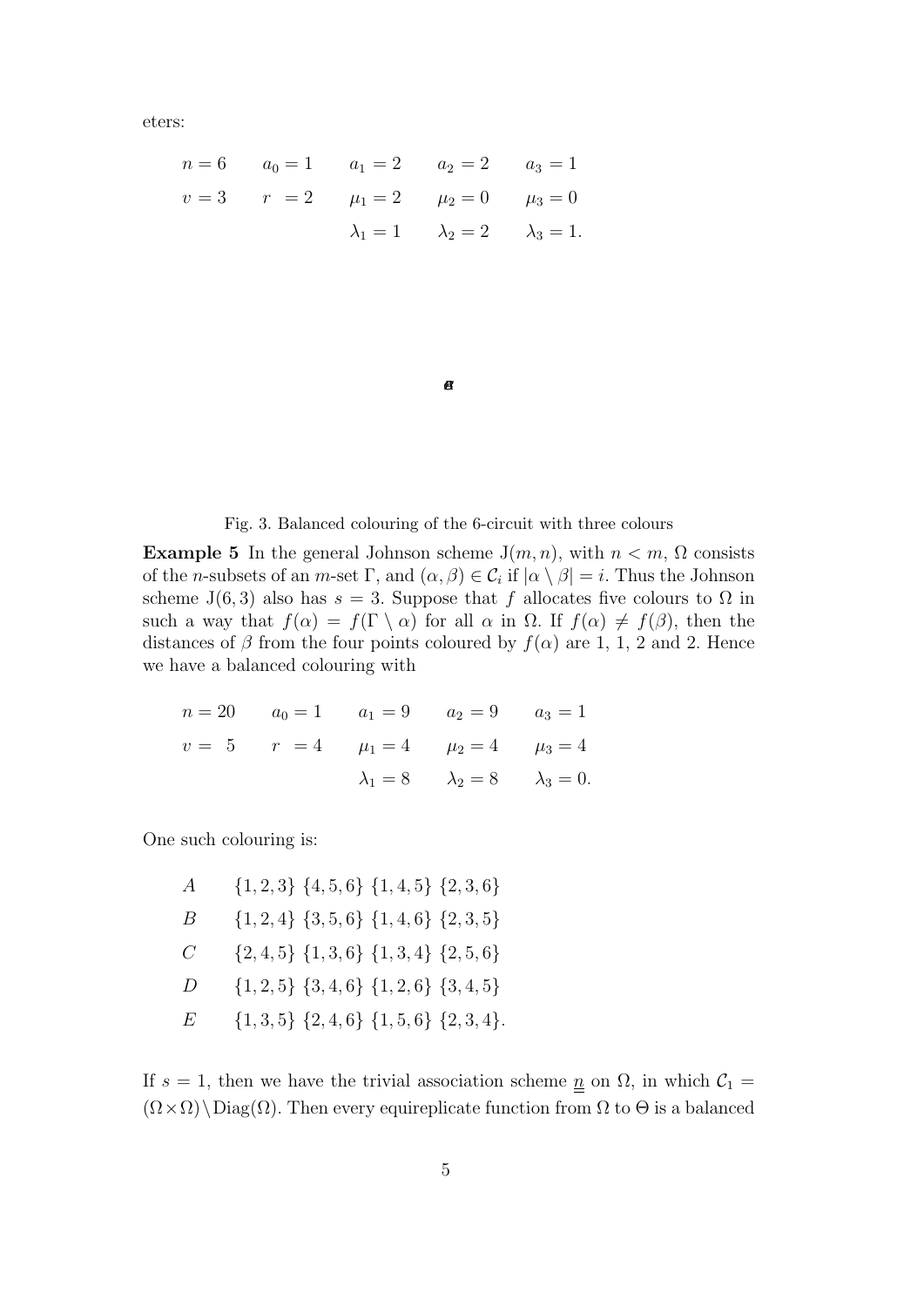colouring with  $\mu_0 = r$ ,  $\mu_1 = r(r-1)$  and  $\lambda_1 = r^2$ . In particular, if  $v = n$ , then every bijection from  $\Omega$  to  $\Theta$  is a balanced colouring with  $r = 1$ .

More generally, if  $r = 1$ , then neither  $\mu_i$  nor  $\lambda_i$  can be non-zero for more than one value of i, so balance implies that  $s + 1 \leq 2$ , that is, that the scheme is trivial. From now on we assume that the scheme  $\mathcal Q$  is nontrivial. It follows from Equation (1) that there can be no balanced colouring on  $\mathcal{Q}$  if n is prime.

#### 3 General results

If f is a colouring from  $\Omega$  to  $\Theta$ , let  $X_f$  be its incidence matrix; that is,  $X_f$  is the  $\Omega \times \Theta$  matrix with  $X_f(\omega, \theta) = 1$  if  $f(\omega) = \theta$  and  $X_f(\omega, \theta) = 0$  otherwise. Let  $J_{\Theta}$  be the  $\Theta \times \Theta$  matrix all of whose entries are 1, and let  $I_{\Theta}$  be the identity matrix on  $\Theta$ . Then the condition for f to be balanced can be written as

$$
X'_f A_i X_f = \mu_i I_\Theta + \lambda_i (J_\Theta - I_\Theta) \qquad \text{for } i \text{ in } \mathcal{K}.\tag{4}
$$

**Lemma 1** Suppose that Q is an association scheme on the set  $\Omega$  and that  $f: \Omega \to \Theta$  is a balanced colouring with  $|\Theta| = v$ . Let  $\Psi$  be a set of size m, where m divides v, and let g be a function from  $\Theta$  to  $\Psi$  such that  $|g^{-1}(\psi)| = v/m$ for all  $\psi$  in  $\Psi$ . Then the composite function  $gf: \Omega \to \Psi$  is a balanced colouring of  $\mathcal{Q}$ .

**PROOF.** Put  $t = v/m$ . Since g is equireplicate,  $X_g' I_{\Theta} X_g = tI_{\Psi}$  and  $X_g' J_{\Theta} X_g =$  $t^2 J_{\Psi}$ ; in other words, g is a balanced colouring of the trivial association scheme <u>v</u> on Θ. Therefore, for *i* in  $\mathcal{K}$ ,

$$
X'_{gf} A_i X_{gf} = X'_g X'_f A_i X_f X_g
$$
  
=  $X'_g ((\mu_i - \lambda_i)I_{\Theta} + \lambda_i J_{\Theta})X_g$   
=  $t(\mu_i - \lambda_i)I_{\Psi} + t^2 \lambda_i J_{\Psi}$   
=  $t(\mu_i + \lambda_i(t-1))I_{\Psi} + t^2 \lambda_i (J_{\Psi} - I_{\Psi}),$ 

and so qf satisfies Condition (4).  $\Box$ 

Given a colouring  $f: \Omega \to \Theta$  and two distinct colours  $\theta$  and  $\phi$ , define the vector  $u_{\theta\phi}$  in  $\mathbb{R}^{\Omega}$  by

$$
u_{\theta\phi}(\omega) = \begin{cases} +1 & \text{if } f(\omega) = \theta; \\ -1 & \text{if } f(\omega) = \phi; \\ 0 & \text{otherwise.} \end{cases}
$$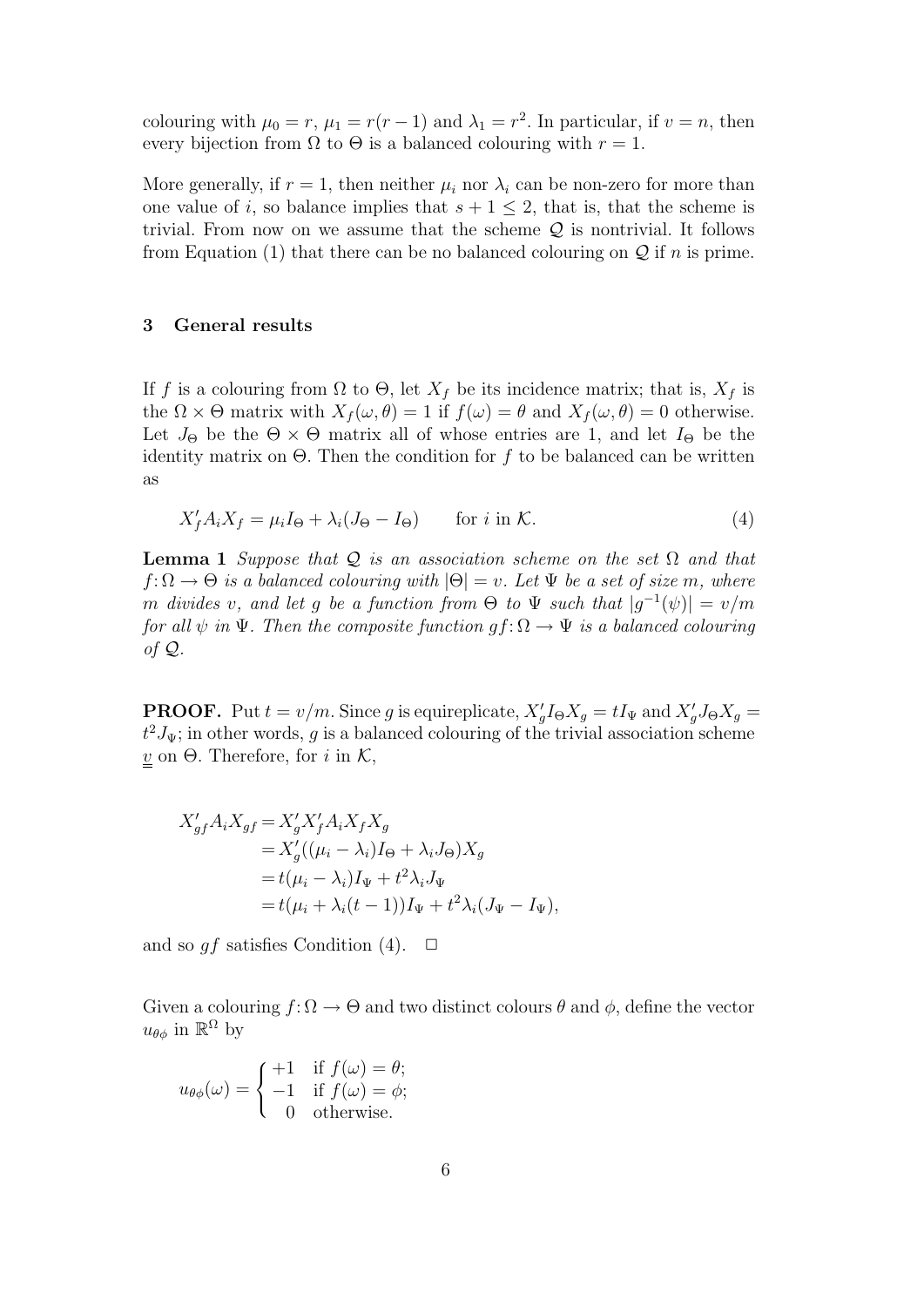Let U be the subspace of  $\mathbb{R}^{\Omega}$  spanned by the vectors  $u_{\theta\phi}$  for  $\theta$ ,  $\phi$  in  $\Theta$ . Then U has dimension  $v - 1$ ; it is called the subspace of *colour contrasts*. The matrix  $P$  of orthogonal projection onto  $U$  is given by

$$
P = r^{-1} X_f X'_f - n^{-1} J_\Omega.
$$
\n(5)

The set  $\mathcal A$  of all real linear combinations of the adjacency matrices of  $\mathcal Q$  is a commutative algebra called the Bose–Mesner algebra of  $\mathcal{Q}$ . It has dimension  $s + 1$ . Its elements are symmetric matrices, so they have  $s + 1$  mutual eigenspaces, whose direct sum is  $\mathbb{R}^{\Omega}$  and whose orthogonal projectors form a basis for A: see [8, Chapter 17]. Statisticians call these eigenspaces strata.

Let  $W$  be a stratum with eigenprojector  $S$ . The colours are said to be *orthog*onal to W if  $Su_{\theta\phi} = 0$  for all pairs of distinct colours  $\theta$  and  $\phi$ ; in other words, if  $SP = 0$ .

In a block design, the strata  $W_0$ ,  $W_1$  and  $W_2$  have dimensions 1,  $b-1$  and  $b(k-1)$  respectively. If the design is equireplicate, the colours are orthogonal to  $W_0$ ; in a complete-block design they are also orthogonal to  $W_1$ ; in a balanced incomplete-block design they are not orthogonal to  $W_1$  but Fisher's Inequality [10] tells us that  $v-1 \leq b-1$ . This can be generalized to balanced colourings on arbitrary association schemes.

**Theorem 2** Let Q be an association scheme on a set  $\Omega$ . Let  $f: \Omega \to \Theta$  be a balanced colouring of  $\mathcal Q$  with v colours. Let W be a stratum of  $\mathcal Q$ . Then either the colours are orthogonal to W or  $v - 1 \le \dim W$ .

**PROOF.** Let S be the projector onto W. Since S is a linear combination of the adjacency matrices of Q and f is balanced,  $X_f' S X_f$  is a linear combination of  $I_{\Theta}$  and  $J_{\Theta}$ : say  $X'_{f} SX_{f} = \rho(I_{\Theta} - v^{-1}J_{\Theta}) + \sigma v^{-1}J_{\Theta}$ .

If  $W$  is the 1-dimensional stratum spanned by the all-1 vector, then colours are orthogonal to W. Otherwise,  $SJ_{\Omega} = 0$ . But  $J_{\Omega}X_f = rX_fJ_{\Theta}$ , so then  $X'_f S X_f J_{\Theta} = 0$  and so  $\sigma = 0$ . Hence Equation (5) shows that  $PSP =$  $r^{-2}X_fX_f'SX_fX_f' = r^{-2}\rho X_f(I_{\Theta} - v^{-1}J_{\Theta})X_f'.$  If  $\rho = 0$ , then  $(SP)'SP = PSP =$ 0, and so  $SP = 0$ : hence colours are orthogonal to W. If  $\rho \neq 0$ , then  $v-1 = \text{rank}(X_f' S X_f) \le \text{rank } S = \dim W. \quad \Box$ 

An alternative way of describing a balanced block design is as a balanced incidence of a set  $\Theta$  of v treatments in a set  $\Delta$  of b blocks. The incidence is given by a  $\Delta \times \Theta$  matrix N with non-negative integer entries: the entry  $N(\delta, \theta)$ is referred to as the number of times that treatment  $\theta$  occurs in block  $\delta$ . The incidence is *proper* if all row-sums of  $N$  are the same; equireplicate if all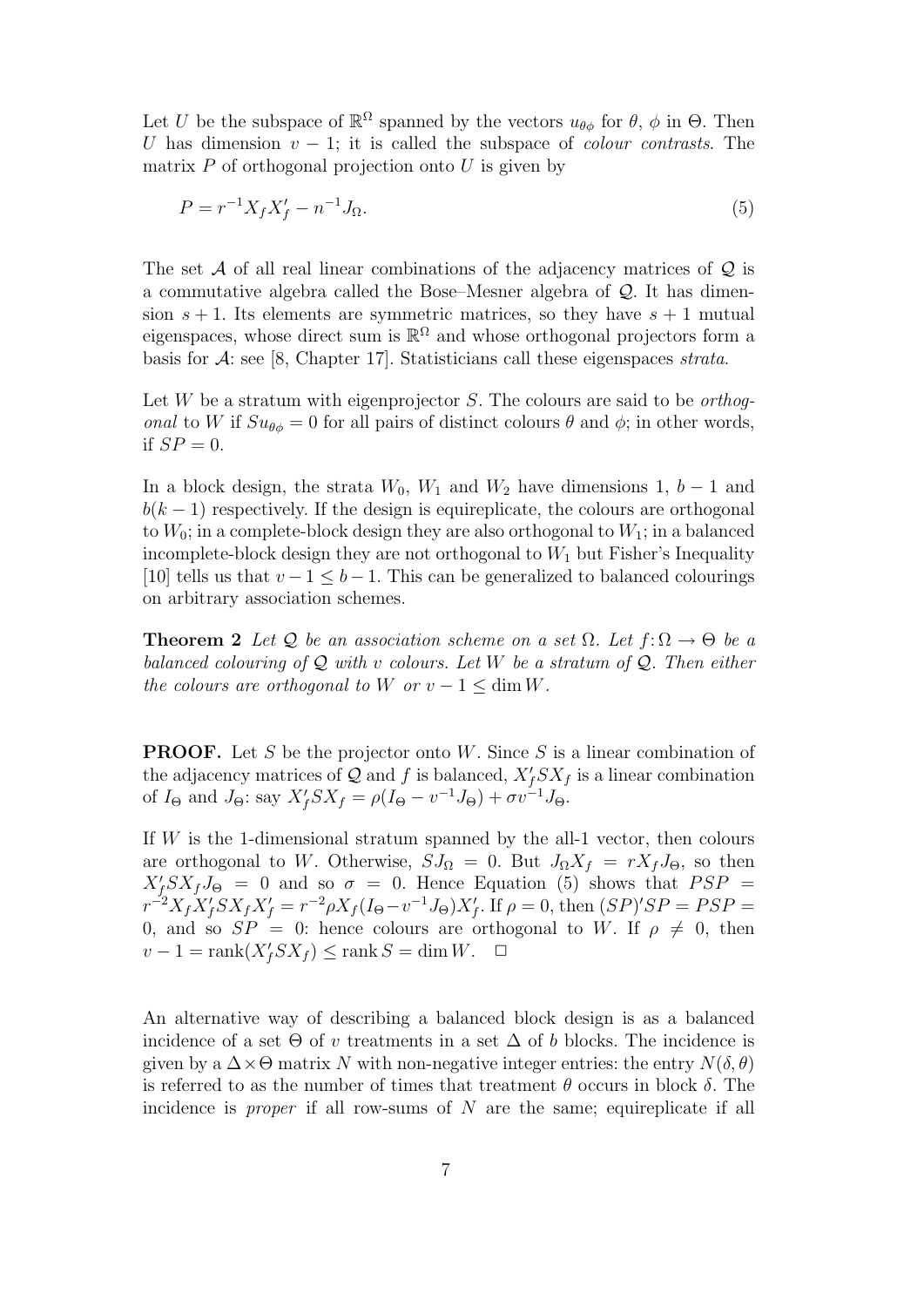column-sums are the same; balanced if it is equireplicate and  $N'N$  is a linear combination of  $I_{\Theta}$  and  $J_{\Theta}$ . Therefore N is a balanced block design if and only if  $N'I_\Delta N$  and  $N'J_\Delta N$  are linear combinations of  $I_\Theta$  and  $J_\Theta$ .

It is useful to extend the idea of balanced colourings on association schemes to balanced incidences. Let  $\mathcal Q$  be an association scheme on  $\Omega$  with adjacency matrices  $A_i$  for i in K. Let N be an  $\Omega \times \Theta$  matrix with non-negative integer entries; that is, an incidence of colours (elements of  $\Theta$ ) in plots (elements of  $\Omega$ ). We shall say that  $N$  is proper if all row-sums of  $N$  are the same; equireplicate if all column-sums are the same; and balanced for  $Q$  if  $N'A_iN$  is a linear combination of  $I_{\Theta}$  and  $J_{\Theta}$  for all i in K. Thus a balanced colouring is a proper balanced incidence in which all row-sums are equal to 1.

It is also useful to generalize balance to partial balance, as in [6,11]. Suppose that, in addition to the association scheme  $\mathcal Q$  on  $\Omega$ , there is an association scheme P on  $\Theta$ . The  $\Omega \times \Theta$  incidence N is partially balanced with respect to P and Q if  $N'A_iN$  is in the Bose–Mesner algebra of  $\mathcal P$  for all i in K. The proof of the following proposition is straightforward, and so is omitted.

**Proposition 3** Let Z be a  $\Delta \times \Omega$  incidence and let X be an  $\Omega \times \Theta$  incidence. Let P, Q and R be association schemes on  $\Theta$ ,  $\Omega$  and  $\Delta$  respectively. Then

- (1) if Z and X are both proper, then so is  $ZX$ ;
- (2) if Z and X are both equireplicate, then so is  $ZX$ ;
- (3) if Z is partially balanced with respect to Q and R, and X is partially balanced with respect to  $P$  and  $Q$ , then  $ZX$  is partially balanced with respect to P and R.

Two special cases of part (3) of Proposition 3 are interesting. If X is balanced for Q then  $P$  is trivial and so ZX is balanced for R. If Z is balanced for R then Q is trivial and we obtain Lemma 1.

#### 4 Orthogonal block structures

If F is a partition of  $\Omega$  into blocks of equal size, let  $R_F$  be the  $\Omega \times \Omega$  matrix with  $R(\alpha, \beta) = 1$  if  $\alpha$  and  $\beta$  are in the same block and  $R(\alpha, \beta) = 0$  otherwise. Thus a colouring  $f: \Omega \to \Theta$  turns  $(\Omega, F)$  into a balanced block design if there are integers r,  $\mu$  and  $\lambda$  such that  $X'_f I_{\Omega} X_f = rI_{\Theta}$  and  $X'_f R_F X_f = \mu I_{\Theta} + \lambda (J_{\Theta} - I_{\Theta}).$ 

A set F of partitions of  $\Omega$  is called an *orthogonal block structure* if it contains the two trivial partitions and satisfies some other conditions which ensure that the set of all real linear combinations of the matrices  $R_F$ , for F in F, is the Bose–Mesner algebra of an association scheme on  $\Omega$ : see [4]. Condition (4)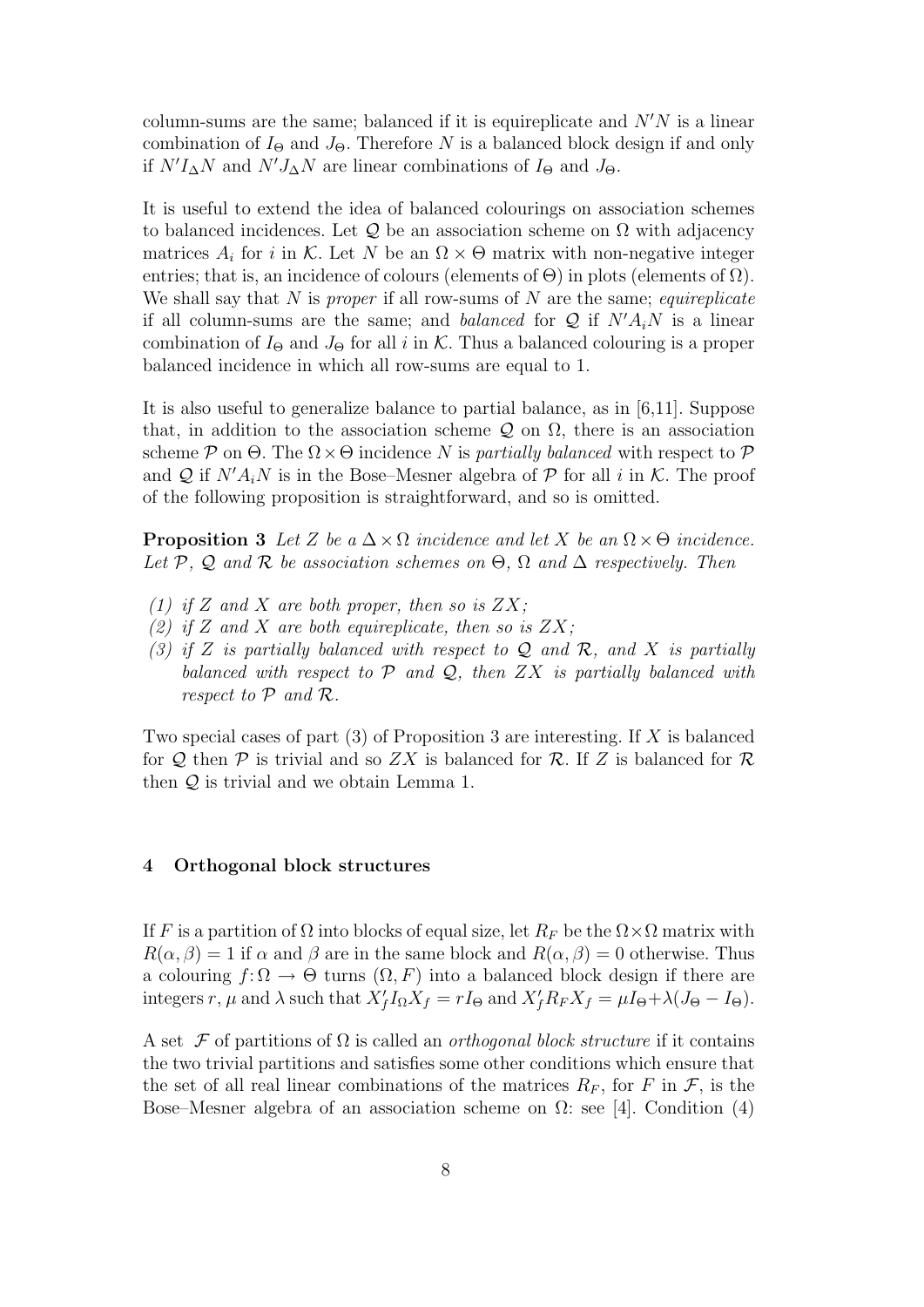shows that a colouring of an orthogonal block structure is balanced if and only if it turns  $(\Omega, F)$  into a balanced block design for every F in F.

If  $F$  contains two non-trivial partitions, one finer than the other, then any colouring of  $\Omega$  is called a *nested block design*. Balanced nested block designs were introduced by Preece [19]; a recent catalogue is in [16]. Suppose that there are  $b_1$  large blocks and  $b_2$  small blocks. The stratum dimensions are 1,  $b_1 - 1$ ,  $b_2 - b_1$  and  $n - b_2$ . Since  $b_2 - b_1 > b_1 - 1$ , Theorem 2 shows that in a nested balanced block design one of the following happens:

- $(1)$   $v < b_1$ ;
- (2) every treatment occurs in each large block equally often, and  $v \leq b_2 - b_1 + 1$ ;
- (3) every treatment occurs in each small block equally often.

A special case of (2) is known as Bose's Inequality [5]; see [12, p. 227].

The other orthogonal block structure with two non-trivial partitions is the  $m_1 \times m_2$  rectangle. Theorem 2 shows that, for a balanced colouring,

- either colours are orthogonal to rows, which means that every colour occurs equally often in every row,
	- or  $v \leq m_1$ ;

and similarly for columns. Orthogonality in both directions gives a design like a Latin square; orthogonality in one direction only gives a design like a Youden square. Balanced row-column designs include all generalized Youden designs, which were introduced by Kiefer [13].

Another orthogonal block structure for which balanced colourings have been investigated is the nested row-column structure, which consists of two or more rectangular blocks. Balanced nested row-column designs were introduced in [19]. Further constructions are given in [1,17,23].

In a designed experiment, the structure on the plots is usually an orthogonal block structure: see [18]. The remainder of this paper discusses colourings on other association schemes identified in [3] as potential structures on the plots in a designed experiment.

# 5 Triangular schemes

The triangular scheme  $T(m)$  is the Johnson scheme  $J(m, 2)$ . It is appropriate for experiments where the experimental units are pairs of people undertaking a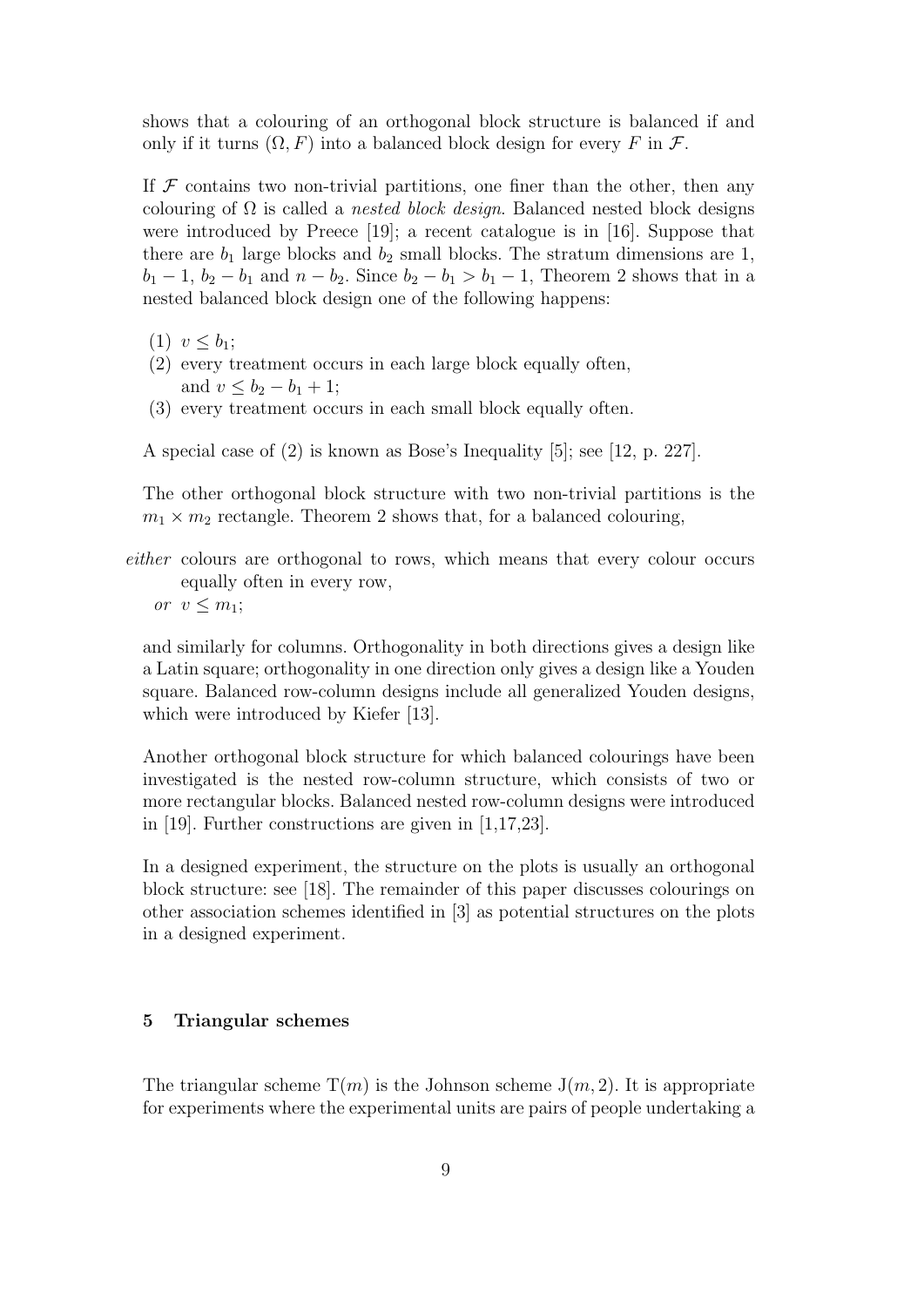cooperative task, as is done in some experiments on computer vision, and also for experiments on hybrid plants where the gender of the parent is immaterial.

Here are four constructions of balanced colourings on  $T(m)$ .

**Construction 1** If m is even then a balanced colouring of  $T(m)$  with  $m-1$ colours is given by a 1-factorization of the complete graph  $K_m$  on m vertices, which is equivalent to a symmetric idempotent Latin square of order  $m$ . These exist for all even m: see [7,9]. All the edges in each 1-factor receive the same colour.

**Construction 2** If m is odd then a balanced colouring of  $T(m)$  with m colours is given by a near-1-factorization of  $K_m$ , which is equivalent to a symmetric unipotent Latin square of order m. These exist for all odd m: see [7,9]. This gives the colouring in Example 1, because the edges of the Petersen graph form one of the associate classes of  $T(5)$ .

**Construction 3** If m is even then there is a neighbour-balanced design for m treatments in  $m/2$  linear blocks of size m: see [2,14]; this is equivalent to a decomposition of  $K_m$  into Hamiltonian paths. Giving all edges in each path the same colour creates a balanced colouring of  $T(m)$  with  $m/2$  colours.

**Construction 4** If m is odd there is a 2-factorization of  $K_m$ . This gives a balanced colouring of T(m) with  $(m-1)/2$  colours.

Every colouring f of  $T(m)$  induces an incidence N of colours in the parent set Γ. For example, Construction 1 gives a colouring in which every colour is incident once with every member of the parent set, while Construction 3 gives a colouring in which each colour is incident once with two members of the parent set and twice with all the others.

**Theorem 4** Let  $f: \Omega \to \Theta$  be a colouring, where  $\Omega$  consists of the 2-subsets of an m-set  $\Gamma$ . Then f is balanced if and only if its induced incidence N of colours in  $\Gamma$  is a balanced block design.

**PROOF.** Let Z be the  $\Gamma \times \Omega$  incidence matrix; that is,  $Z(\gamma,\omega) = 1$  if  $\gamma \in \omega$ and  $Z(\gamma,\omega) = 0$  otherwise. Then  $N = ZX_f$ . The incidence Z is balanced for the trivial scheme m on  $\Gamma$ , so if f is a balanced colouring then Proposition 3 shows that N is also a balanced block design.

The adjacency matrices of  $T(m)$  are

 $A_0 = I_\Omega$ ,  $A_1 = Z'Z - 2A_0$  and  $A_2 = J_\Omega - A_1 - A_0$ .

Therefore  $N'N = X_f'Z'ZX_f = X_f'A_1X_f + 2X_f'A_0X_f$ . The replication of each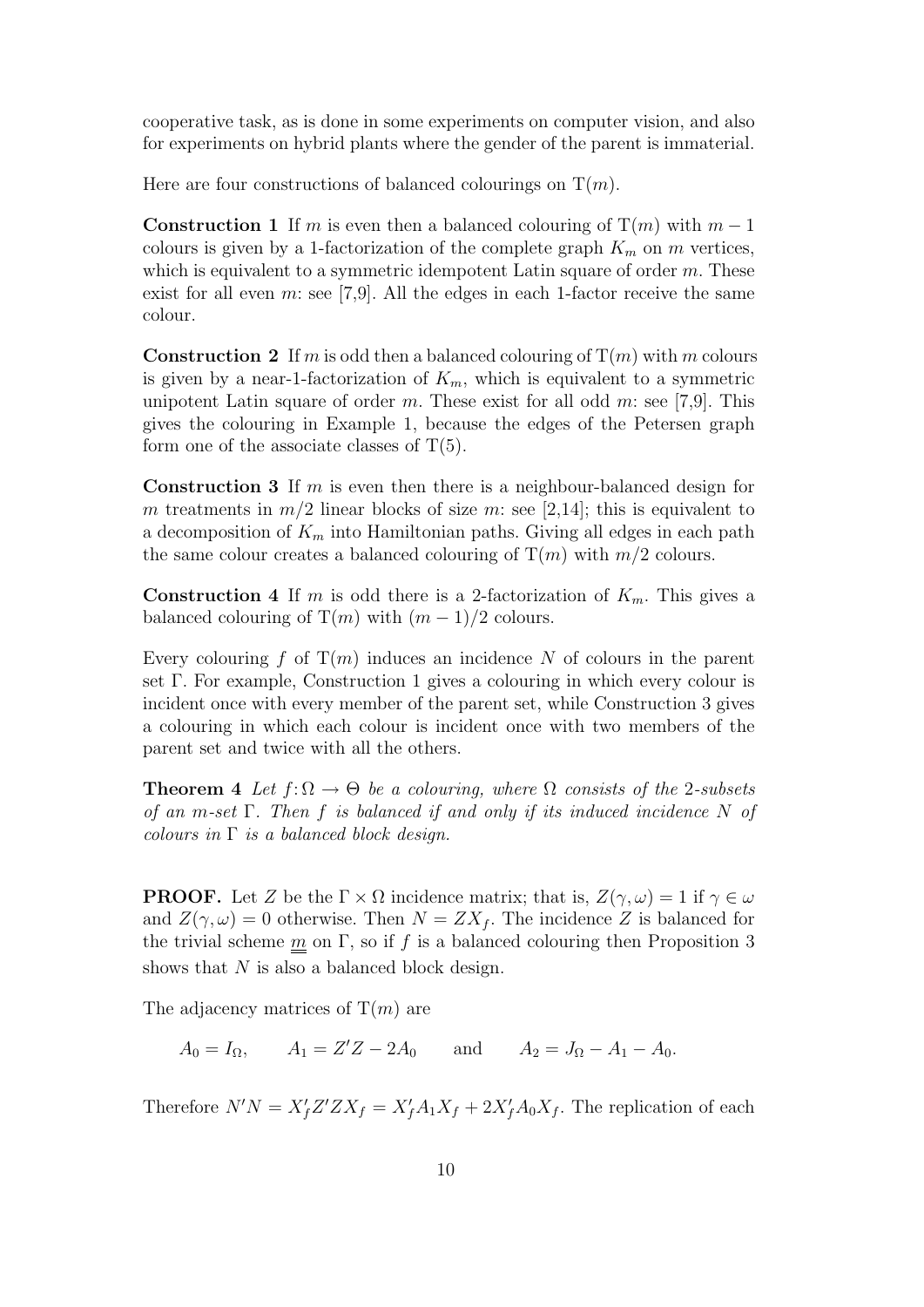colour in  $N$  is twice its replication in  $f$ .

Suppose that N is a balanced block design. Then  $N'N$  is a linear combination of  $I_{\Theta}$  and  $J_{\Theta}$ . Moreover, N is equireplicate, so f is also equireplicate, which implies that  $X_f'A_0X_f$  is a scalar multiple of  $I_{\Theta}$  and  $X_f'J_{\Omega}X_f$  is a scalar multiple of  $J_{\Theta}$ . Therefore  $X'_f A_i X_f$  is a linear combination of  $I_{\Theta}$  and  $J_{\Theta}$  for  $i = 0, 1$ and 2 and so f is a balanced colouring.  $\Box$ 

**Example 6** Figure 4 shows a balanced colouring of  $T(7)$  whose induced balanced block design is not binary.



Fig. 4. Balanced colouring of  $T(7)$  with seven colours

The balanced block design of colours induced in  $\Gamma$  has m blocks of size  $m-1$ and replication 2r. However, not every balanced block design with even replication and m blocks of size  $m-1$  arises from a balanced colouring of  $T(m)$ .

**Example 7** Let  $m = 9$  and  $v = 4$ . The following is a balanced block design for 4 treatments in 9 blocks of size 8 with replication 18.

| Block $1 = Block\ 2 = Block\ 3 = AABBCCDD$ |                      |
|--------------------------------------------|----------------------|
| Block $4 = AAAABBBB$                       | Block $5 = AAAACCCC$ |
| Block $6 = AAAADDDD$                       | Block $7 = BBBBCCCC$ |
| $Block 8 = BBBBDDDD$                       | Block $9 = CCCCDDDD$ |

This cannot be realised as a colouring of  $T(9)$ , because there is no colour (treatment) that can go on the plot  $\{4, 9\}$ .

Theorem 4, Fisher's Inequality and Equation (1) show that if there is a balanced colouring of T $(m)$  with v colours then  $v \leq m$  and v divides  $m(m-1)/2$ . For  $m \leq 15$ , Constructions 1–4 and Lemma 1 provide balanced colourings for all v satisfying these conditions except for  $m = 9$  and  $v = 6$ . There is no balanced block design for 6 treatments in 9 blocks of size 8 so there is no balanced colouring of  $T(9)$  with 6 colours.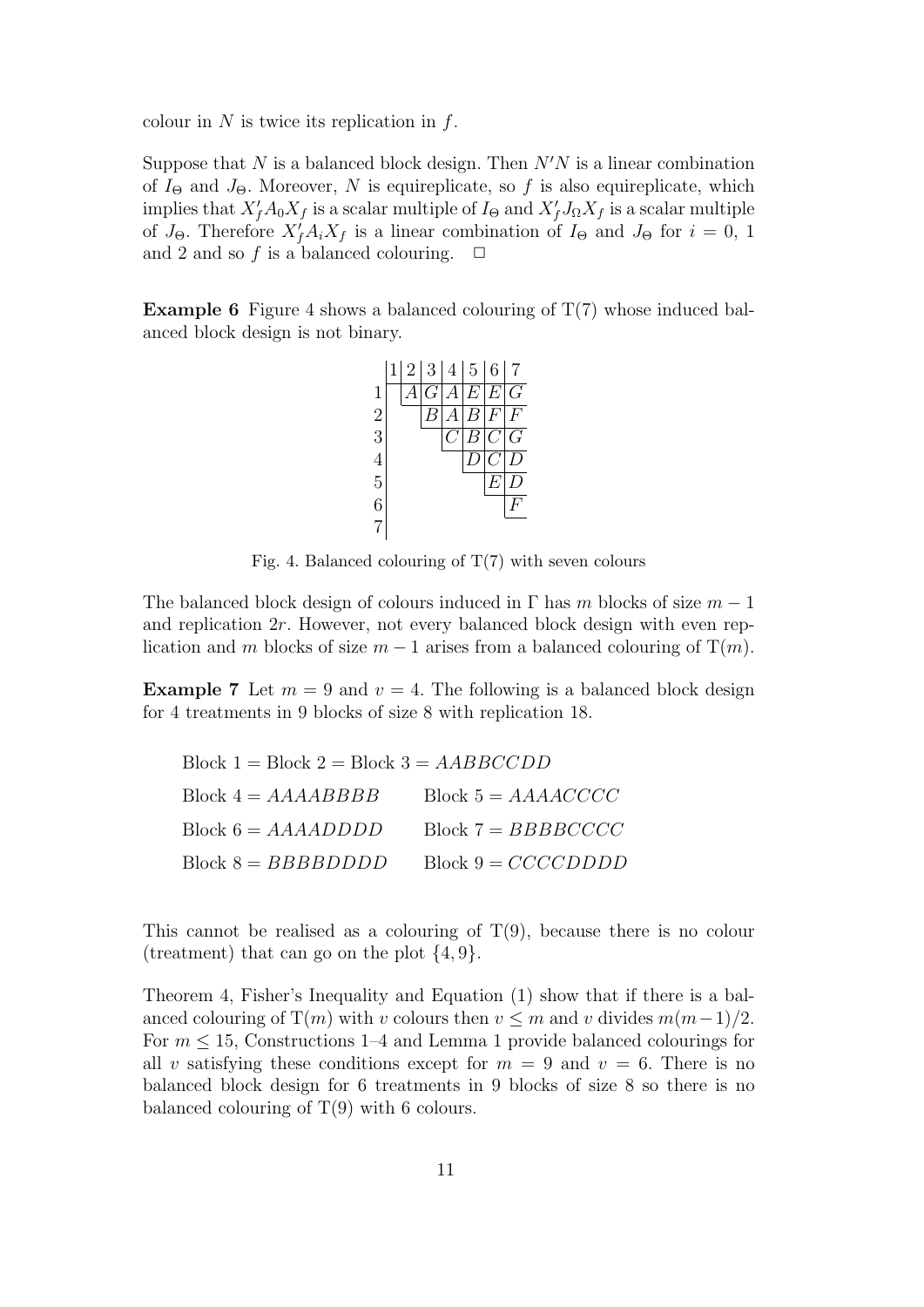Figure 5 shows a balanced colouring of  $T(16)$  with 6 colours. As 6 does not divide either 15 or 16, this is not obtainable from Constructions 1–4 and Lemma 1.



Fig. 5. Balanced colouring of  $T(16)$  with six colours

Half of Theorem 4 generalizes easily to Johnson schemes, using Proposition 3. Let  $\Omega$  and  $\Delta$  be the set of p-subsets and q-subsets respectively of an m-set  $\Gamma$ , where  $m > p > q$ . If  $f: \Omega \to \Theta$  is a balanced colouring of  $J(m, p)$  and Z is the incidence of  $\Delta$  in  $\Omega$  then the incidence  $ZX_f$  is balanced for  $J(m, q)$ .

**Example 8** Take  $m = 6$ ,  $p = 3$  and  $q = 2$ . Let the adjacency matrices of  $J(6,3)$  be  $A_0, \ldots, A_3$  as in Example 5, and let the adjacency matrices of  $J(6, 2)$  be  $B_0$ ,  $B_1$  and  $B_2$ . Then

 $Z'B_0Z = 3A_0 + A_1$  $Z'B_1Z = 6A_0 + 6A_1 + 4A_2$  $Z'B_2Z = 2A_1 + 5A_2 + 9A_3.$ 

For the colouring f given in Example 5,  $X_f'A_0X_f = X_f'A_3X_f = 4I_\Theta$  and  $X'_fA_1X_f = X'_fA_2X_f = 4I_\Theta + 8(J_\Theta - I_\Theta)$ . Therefore  $(ZX_f)^{'}B_0(ZX_f) = 16I_\Theta +$  $8(J_{\Theta}-I_{\Theta})$ ,  $(ZX_f)'B_1(ZX_f) = 64I_{\Theta} + 80(J_{\Theta}-I_{\Theta})$ , and  $(ZX_f)'B_2(ZX_f) =$  $64I_{\Theta} + 56(J_{\Theta} - I_{\Theta}).$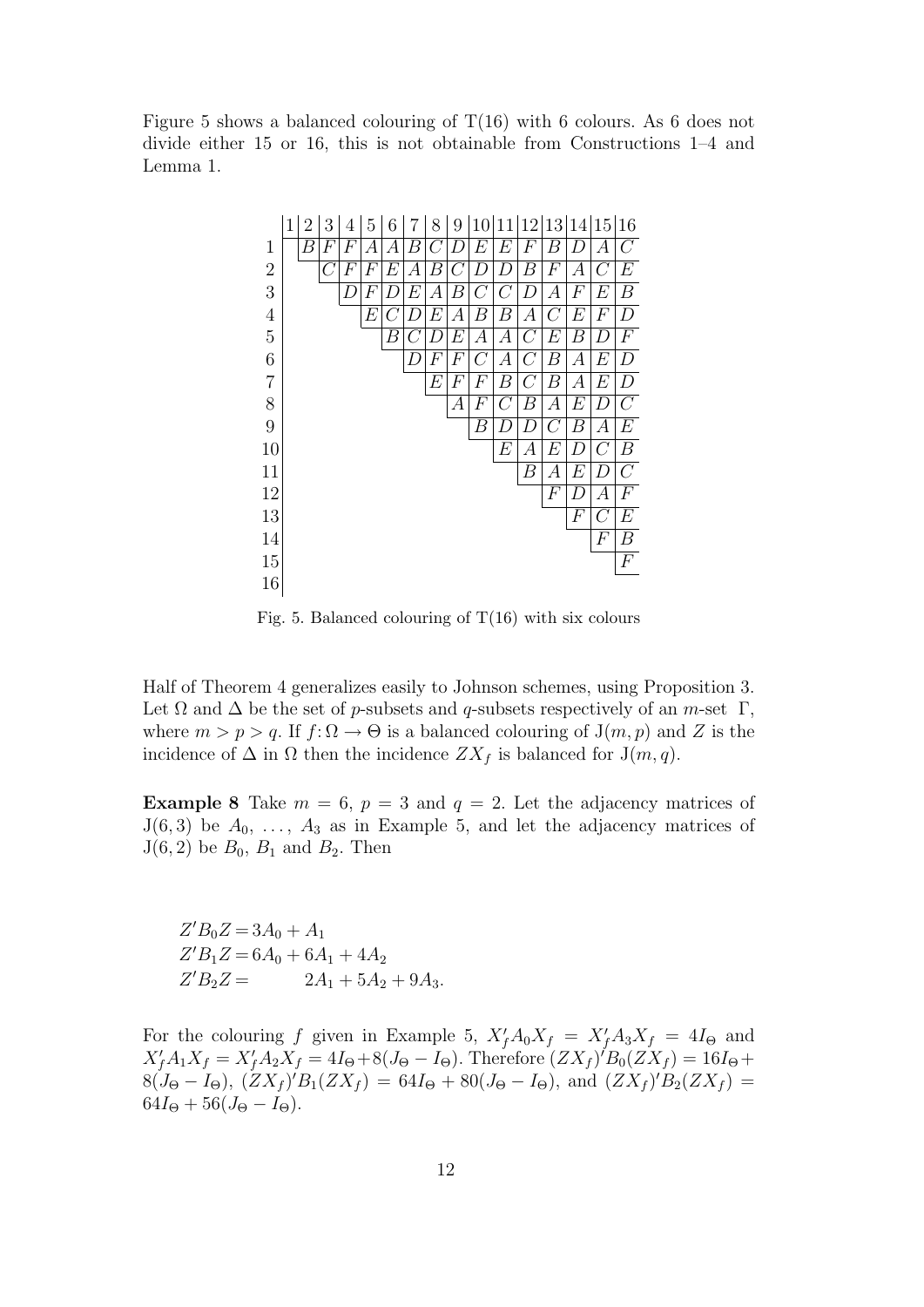#### 6 Schemes of Latin-square type

Plots in an agricultural field trial are often laid out in a two-dimensional array. Typically the plots are not square and one direction is the direction of ploughing, so the  $m_1 \times m_2$  rectangle is the appropriate association scheme. However, in some trials with hand-cultivation of plots there may be no intrinsic difference between the directions if  $m_1 = m_2 = m$ , and so the association scheme  $L(2, m)$  can be appropriate.

More generally, an association scheme of Latin-square type  $L(t, m)$  is constructed from  $t - 2$  mutually orthogonal Latin squares of order m, where  $2 \leq t \leq m-1$ . The set  $\Omega$  consists of the  $m^2$  cells of a square array. If  $\alpha \neq \beta$ then  $(\alpha, \beta) \in C_1$  if  $\alpha$  and  $\beta$  are in the same row or  $\alpha$  and  $\beta$  are in the same column or  $\alpha$  and  $\beta$  have the same letter in any of the Latin squares; otherwise  $(\alpha, \beta) \in C_2$ . In particular,  $L(2, m)$  is formed from the  $m \times m$  rectangle by merging the associate classes 'same row' and 'same column'.

Figure 6 shows a balanced colouring of  $L(2, 6)$  with 9 colours which is not balanced for the  $6 \times 6$  rectangle considered as an orthogonal block structure: see also [15,20,21].

|   | A B C D E F |     |     |                  |
|---|-------------|-----|-----|------------------|
| D | E F H I G   |     |     |                  |
|   | G H I C A   |     |     | $\boldsymbol{B}$ |
|   | B I D E G C |     |     |                  |
|   | E C G A F H |     |     |                  |
| H |             | F A | I B |                  |

Fig. 6. Balanced colouring of  $L(2, 6)$ 

Fig. 7. Balanced colouring of  $L(2, 3)$ 

The scheme  $L(t, m)$  defines an incomplete-block design known as a squarelattice design. It has  $tm$  blocks of size  $m$ , and its treatments are the cells of the square array. Each row is a block, and so is each column. For each of the  $t-2$  Latin squares, all the cells with each letter form a block: see [12, p. 260] or [24].

**Theorem 5** A colouring of  $L(t, m)$  is balanced if and only if its induced incidence in the blocks of the square-lattice design is a balanced block design.

**PROOF.** This is similar to the proof of Theorem 4.  $\Box$ 

Any Latin square orthogonal to the original  $t - 2$  squares, or among those squares, is a balanced colouring of  $L(t, m)$  with m colours, but there are many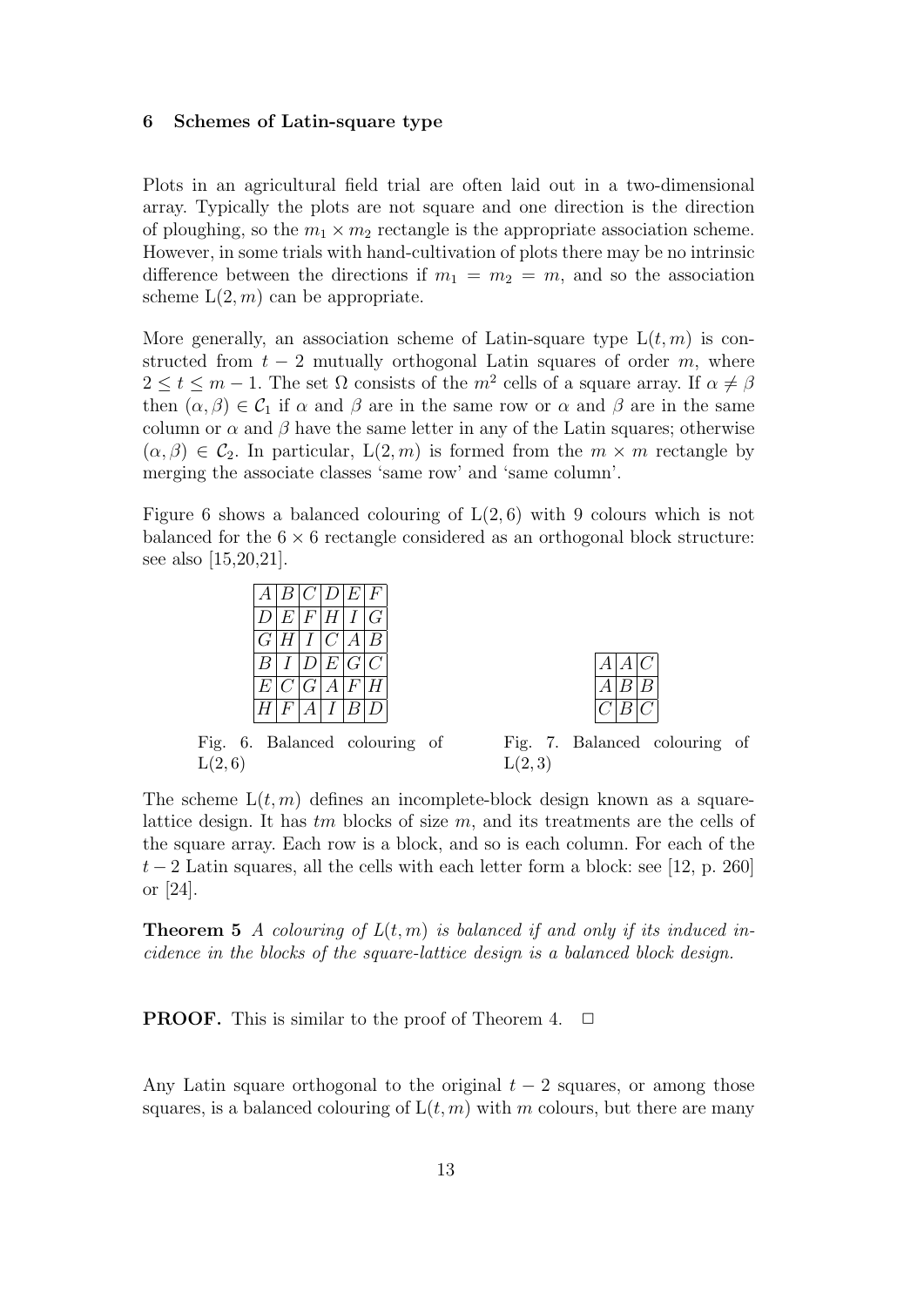other possibilities, such as the colouring in Figure 7 for  $t = 2$  and  $m = 3$ .

A related association scheme consists of several blocks, each of type  $L(t, m)$ . Some balanced colourings for the case  $t = 2$  are given by [22].

#### 7 Circuits

It is tempting to conclude from Example 4 that the cyclic scheme  $(n)$  has a balanced colouring with v colours whenever v divides n. However, Theorem 2 imposes a severe restriction on colourings for such schemes and, indeed, for all inverse Abelian-group schemes; that is, those where  $\Omega$  is an Abelian group and  $(\alpha, \beta)$  is in the same class as  $(\gamma, \delta)$  if and only if  $\alpha^{-1}\beta \in {\gamma^{-1}\delta, \delta^{-1}\gamma}$ .

Theorem 6 If there is a balanced colouring of an inverse Abelian-group scheme with v colours, then  $v \leq 3$ .

PROOF. In an inverse Abelian-group scheme every stratum either has dimension 1, being spanned by an irreducible character of the group taking only real values, or has dimension 2, being spanned by a pair of complex conjugate irreducible characters of the group. The space of colour contrasts cannot be orthogonal to every stratum, so Theorem 2 shows that  $v - 1 \leq 2$ .  $\Box$ 

Let G be an Abelian group of order n and let  $\mathbb G$  be its corresponding association scheme. If v divides n and  $v \in \{2,3\}$ , then there is a balanced colouring of  $(G)$  with v colours. The following constructions give two possibilities for  $v = 3$ ; analogous constructions work for  $v = 2$ . Here  $r = n/v$  and  $l(\theta, \phi, g) =$  $|\{(\alpha,\beta): f(\alpha)=\theta, f(\beta)=\phi, \alpha^{-1}\beta=g\}|=|\{\alpha: f(\alpha)=\theta, f(\alpha g)=\phi\}|.$  For  $\theta \neq \phi$  we have  $l(\theta, \phi, g) = l(\phi, \theta, g^{-1})$  and so  $l(\theta, \phi, g) + l(\theta, \phi, g^{-1})$  is always equal to  $l(\phi, \theta, g) + l(\phi, \theta, g^{-1})$ . Hence it suffices to show that  $l(A, A, g)$  $l(B, B, g)$  for  $v = 2$ ; for  $v = 3$  it suffices to check that  $l(A, A, g) = l(B, B, g)$  $l(C, C, g)$  and that  $l(A, B, g) = l(B, C, g) = l(C, A, g)$ .

**Construction 5** Let H be a subgroup of G of index 3. Assign the colours A, B, C to the cosets of H in G. If  $h \in H$  then  $l(A, A, h) = l(B, B, h)$  $l(C, C, h) = r$  and  $l(\theta, \phi, h) = 0$  if  $\theta \neq \phi$ . If  $g \notin H$  then g and  $g^2$  are in different cosets of H. Suppose that  $f(1) = A$  and  $f(q) = B$ . Then  $(f(\alpha), f(\alpha q)) =$  $(A, B)$  if and only if  $\alpha \in H$ . Similarly,  $(f(\alpha), f(\alpha q)) = (B, C)$  if and only if  $\alpha \in H$ . Hg, while  $(f(\alpha), f(\alpha g)) = (C, A)$  if and only if  $\alpha \in g^2H$ . Hence  $l(A, B, g) =$  $l(B, C, g) = l(C, A, g) = r$  while  $l(A, A, g) = l(B, B, g) = l(C, C, g) = 0.$ 

When  $\mathcal{G} = \mathcal{G}$  we may take  $H = \{0, 3, 6\}$  and obtain the colouring in Figure 8.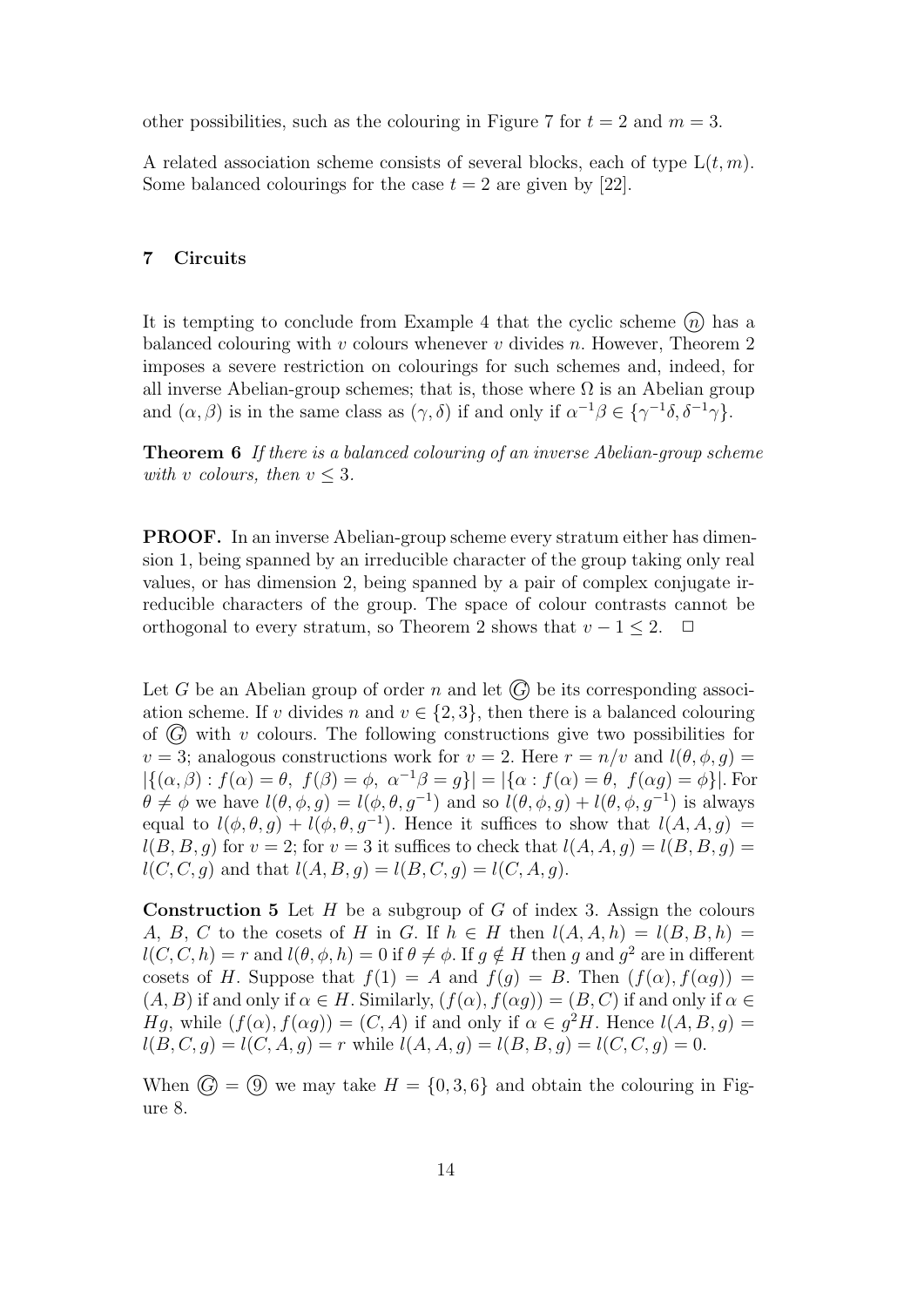

 $\boldsymbol{a}$ 

Fig. 9. Balanded colouring of 
$$
(9)
$$
 using Construction 6

 $\boldsymbol{B}$ 

**Construction 6** Let h be an element of G of order 3, let  $H = \langle h \rangle$  and let L be a transversal for H in G. For x in L, put  $f(x) = A$ ,  $f(hx) = B$  and  $f(h^2x) = C$ . Then f is a colouring because L is a transversal. Now,

$$
l(A, A, g) = \left| \left\{ (x, y) \in L \times L : x^{-1}y = g \right\} \right|
$$
  
=  $\left| \left\{ (hx, hy) \in hL \times hL : x^{-1}y = g \right\} \right| = l(B, B, g)$   
=  $\left| \left\{ (h^2x, h^2y) \in h^2L \times h^2L : x^{-1}y = g \right\} \right| = l(C, C, g).$ 

Similarly,

$$
l(A, B, g) = \left| \left\{ (x, hy) \in L \times hL : x^{-1}hy = g \right\} \right|
$$
  
=  $\left| \left\{ (hx, h^2y) \in hL \times h^2L : x^{-1}hy = g \right\} \right| = l(B, C, g)$   
=  $\left| \left\{ (h^2x, y) \in h^2L \times L : x^{-1}hy = g \right\} \right| = l(C, A, g).$ 

When  $\mathcal{G} = \mathcal{G}$  we may take  $h = 3$  and  $L = \{0, 4, 5\}$  to obtain the colouring in Figure 9.

A designed experiment may have circular structure in time (days of the week) or space (plots equi-distant from a fixed feature). It is more common for the structure to consist of several blocks, each with circular structure. Then a balanced colouring needs a balanced block design in the blocks as well as requiring balance at the distances around the circle. If the colouring is binary in blocks of size k then it is equivalent to a perfect decomposition of  $K_v$  into k-cycles in which the cycles also form a balanced block design. An example with  $k = 5$  and  $v = 6$  is in Figure 10.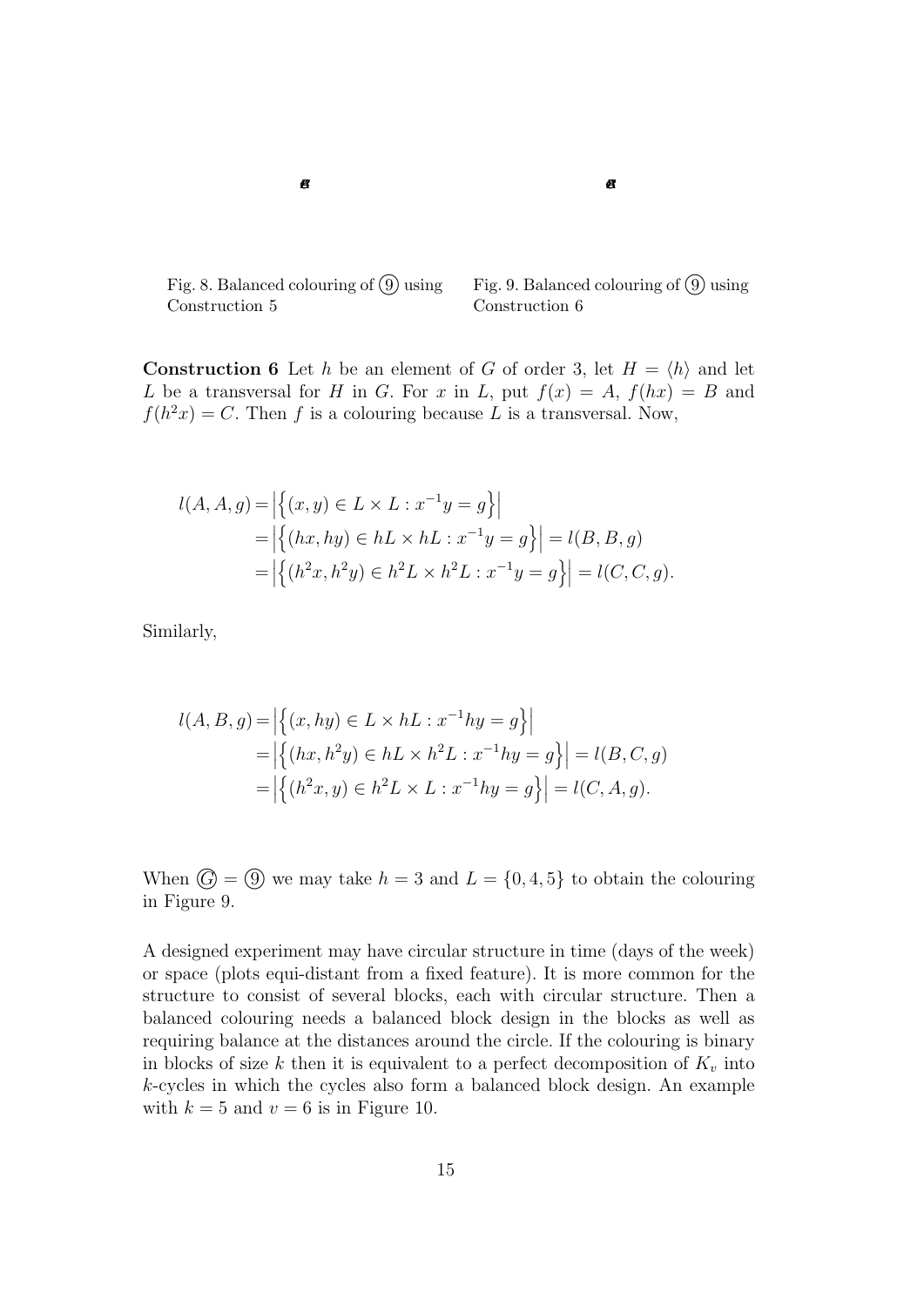

Fig. 10. Balanced colouring of six copies of  $\textcircled{\small{5}}$  with six colours

#### 8 Ordered pairs

Sometimes the experimental units are ordered pairs of distinct elements from an  $m$ -set. This happens in experiments on hybrid plants if the gender of the parent is important, and also in experiments where two people have to cooperate but play different roles, such as sending and receiving a message.

The appropriate association scheme is Pair $(m)$ . Put  $\bar{\alpha} = (y, x)$  if  $\alpha = (x, y)$ ; call  $\bar{\alpha}$  the *mirror-image* of  $\alpha$ . If  $\beta \neq \alpha$  then

 $(\alpha, \beta) \in C_1$  if  $\beta = \bar{\alpha}$ ;  $(\alpha, \beta) \in C_2$  if  $\alpha$  and  $\beta$  are in the same row or column;  $(\alpha, \beta) \in C_3$  if  $\bar{\alpha}$  and  $\beta$  are in the same row or column but  $\beta \neq \bar{\alpha}$ ;  $(\alpha, \beta) \in C_4$  otherwise.

Denote the corresponding adjacency matrices  $B_1, \ldots, B_4$ . Then an equireplicate colouring f of Pair $(m)$  is balanced if and only if all of  $X_f'B_1X_f$ ,  $X'_f B_2 X_f$  and  $X'_f B_3 X_f$  are linear combinations of  $I_{\Theta}$  and  $J_{\Theta}$ .

The mirror-image pairs form  $m(m-1)/2$  blocks of size two. Equations (1) and (2) give

$$
m(m-1) = vr = \mu_1 v + \lambda_1 v(v-1).
$$
\n(6)

If  $\lambda_1 > 0$  then  $v \leq m$ . If  $\lambda_1 = 0$  then f is symmetric in the sense that  $f(\bar{\omega}) = f(\omega)$  for all  $\omega$ , and so the induced block design in the m rows is the same as the induced block design in the m columns. The union of these two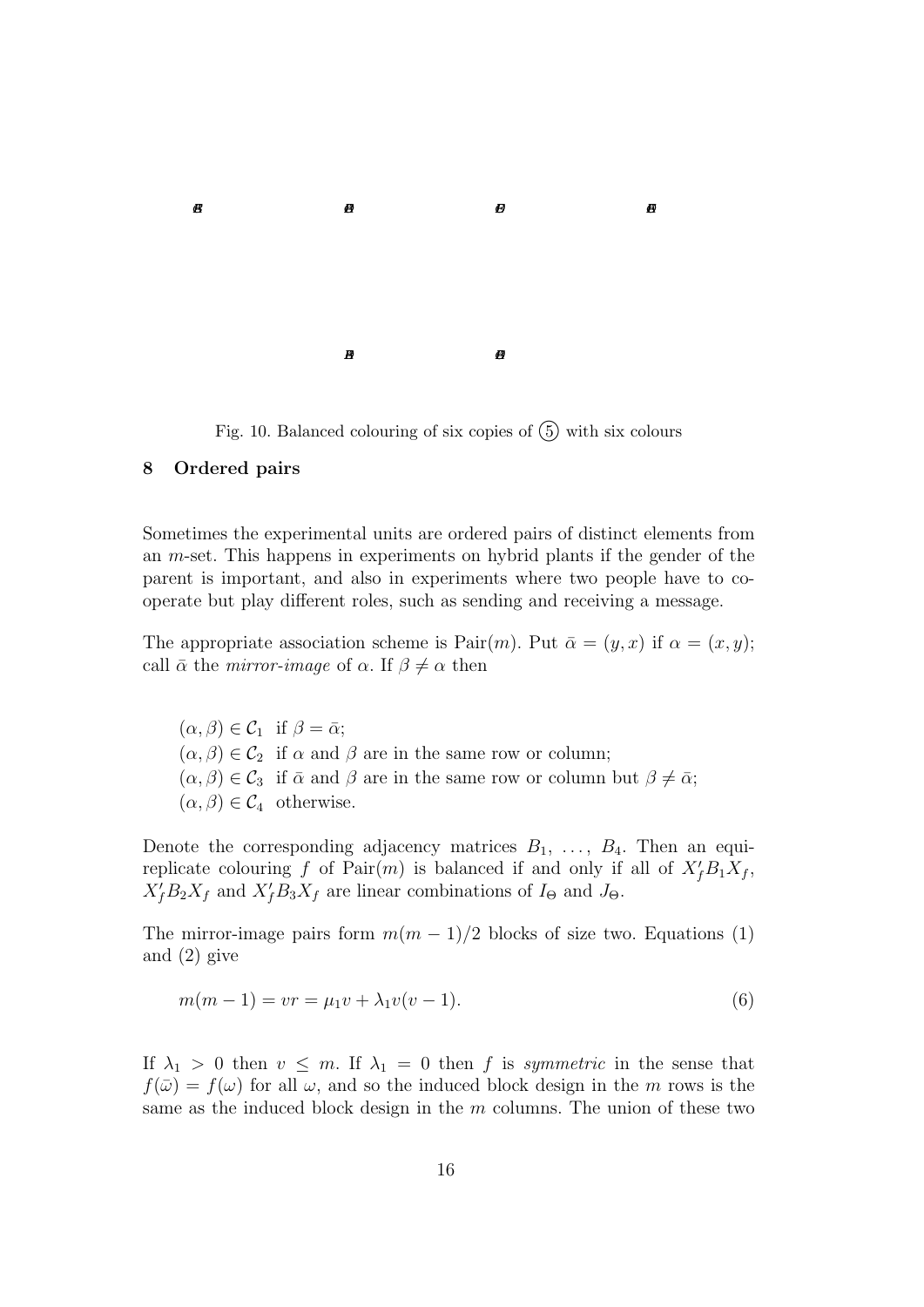block designs is balanced, by Proposition 3, so each of them individually is balanced. Thus Fisher's Inequality gives  $v \leq m$  in this case too.

**Construction 7** Every symmetric colouring f of Pair $(m)$  is derived from a colouring g of T(m) by putting  $f((x, y)) = f((y, x)) = g({x, y})$ . Then  $X'_f B_1 X_f = r I_{\Theta}$  and  $X'_f B_2 X_f = X'_f B_3 X_f = 2 X'_g A_1 X_g$ , so f is balanced if and only if  $g$  is.

**Construction 8** If  $v = m$  and  $\lambda_1 > 0$ , then Equation (6) shows that  $\mu_1 = 0$ and  $\lambda_1 = 1$ , so the mirror-image pairs consist of each pair of distinct colours once. Suppose that every row and every column contains  $m - 1$  colours, so that the colouring is a unipotent Latin square with the diagonal missing. Then rows and columns both form balanced incomplete-block designs, so

$$
X'_f B_2 X_f = 2(m-2)(J_\Theta - I_\Theta).
$$

Given a colour  $\theta$ , there is a diagonal cell  $(x, x)$  which contains  $\theta$  in the full Latin square. Cells related by  $\mathcal{C}_3$  to cells  $\omega$  coloured by  $\theta$  consist of all rows except row x and all columns except column x, omitting the mirror-images  $\bar{\omega}$ in both cases. Hence

$$
X'_f(2B_1 + B_3)X_f = 2(m-1)I_\Theta + 2(m-2)(J_\Theta - I_\Theta).
$$

Therefore the colouring is balanced.

If  $m$  is coprime to 6, then a Latin square with these properties can be constructed by labelling the rows, columns and letters by the integers modulo  $m$ and putting letter  $x + 2y$  in cell  $(x, y)$ . For  $v = m = 5$  this gives the colouring in Figure 11. If m is a prime power other than 2 or 3, then there is a similar construction using the field of  $m$  elements and a field element  $z$  not in  $\{0, 1, -1\}$ : put letter  $x + zy$  in cell  $(x, y)$ .

|                |   | $\overline{2}$ | 3 | $+4$ | $\overline{5}$ |   | $\overline{2}$ | 3 | $\pm$ | G, |
|----------------|---|----------------|---|------|----------------|---|----------------|---|-------|----|
| 1              |   |                |   |      | E              |   |                |   |       |    |
| $\overline{2}$ |   |                |   |      |                |   |                |   |       |    |
| 3              |   |                |   | E    | А              | 3 |                |   |       |    |
|                | E |                |   |      |                | 4 |                |   |       |    |
| ц              |   |                | E |      |                | 5 |                |   |       |    |

Fig. 11. Balanced colouring of Pair(5) with five colours

Fig. 12. Balanced colouring of Pair(5) with four colours

**Construction 9** Another possibility when  $v = m$  is to put  $f((x, y)) = x$ for all x and y. Then  $X'_f B_1 X_f = J_\Theta - I_\Theta$ ,  $X'_f B_2 X_f = (m-1)(m-2)I_\Theta +$  $(m-2)(J_{\Theta}-I_{\Theta})$ , and  $\dot{X}'_fB_3X_f = 2(m-2)(J_{\Theta}-I_{\Theta})$ . Therefore the colouring is balanced.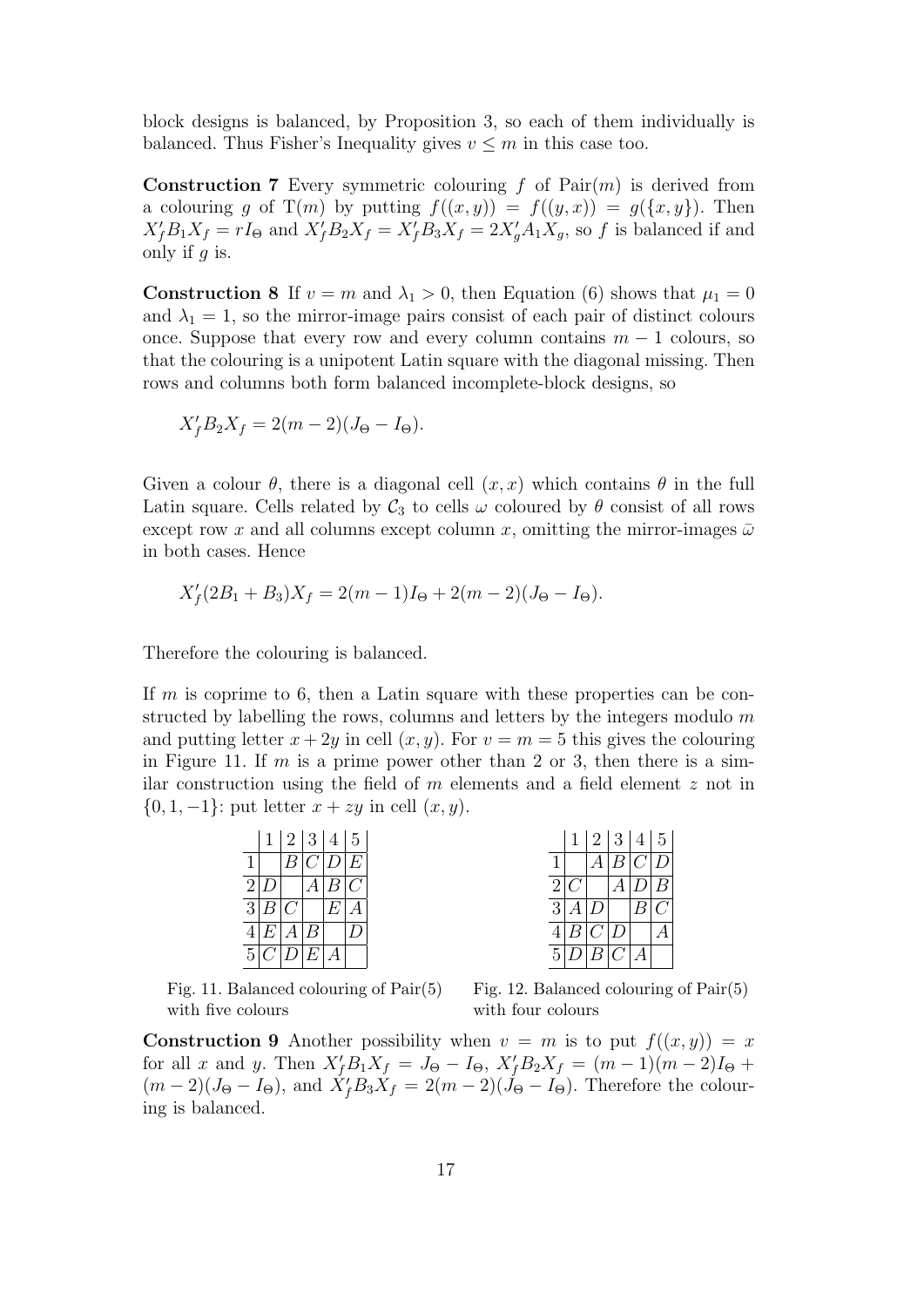**Construction 10** If  $v = m - 1$  and  $\lambda_1 > 0$ , then Equation (6) shows that we must have  $\lambda_1 = 1$  and  $\mu_1 = 2$ . If there is an idempotent Latin square of order  $m$ , then it gives a colouring  $f$  with

$$
X_f'(2B_0 + B_2)X_f = X_f'(2B_1 + B_3)X_f = 2mJ_{\Theta}.
$$

If the square has the further property that mirror-image pairs consist of each unordered pair of colours (including repeated colours) just once, then  $X'_f B_1 X_f = (m+2)I_\Theta + (J_\Theta - I_\Theta)$  and so f is balanced. The prolongation of any Latin square used in Construction 8 has these properties. Figure 12 shows an example with  $m = 5$  and  $v = 4$  constructed using the field with four elements.

|   |     |         | 1 2 3 4 5 6 7             |       |                  |
|---|-----|---------|---------------------------|-------|------------------|
| 1 |     |         | A G G E A E               |       |                  |
|   | 2 F |         | B A A F B                 |       |                  |
|   |     |         | $3 C G $ $ C B B G$       |       |                  |
|   |     | 4 A D A |                           | D C C |                  |
|   |     |         | 5 D B E B                 | E D   |                  |
|   |     |         | $6 E E C F \overline{C} $ |       | $\boldsymbol{F}$ |
|   |     |         | 7 G F F D G D             |       |                  |

Fig. 13. Balanced colouring for Pair(7) with seven colours

We have seen that, if the mirror-image pairs, the rows and the columns all form balanced block designs, then  $X_f B_1 X_f$  and  $X_f B_2 X_f$  are linear combinations of  $I_{\Theta}$  and  $J_{\Theta}$ . Figure 13 shows such a colouring with  $v = m$ ; Figures 14 and 15 with  $v = m - 1$ . However, it does not follow that  $X_f B_3 X_f$  is also a linear combination of  $I_{\Theta}$  and  $J_{\Theta}$ . Figures 13 and 14 are interesting because in each case the balanced block design in the rows has different values of  $\mu$  and  $\lambda$ from the balanced block design in the columns. Nonetheless, both colourings are balanced for the pair association scheme. In Figure 15 the colouring gives a balanced block design in mirror-pairs, in rows and in columns, but the colouring is not balanced because

$$
X'_{f} B_{3} X_{f} = \begin{bmatrix} 2 & 5 & 9 \\ 5 & 6 & 5 \\ 9 & 5 & 2 \end{bmatrix}.
$$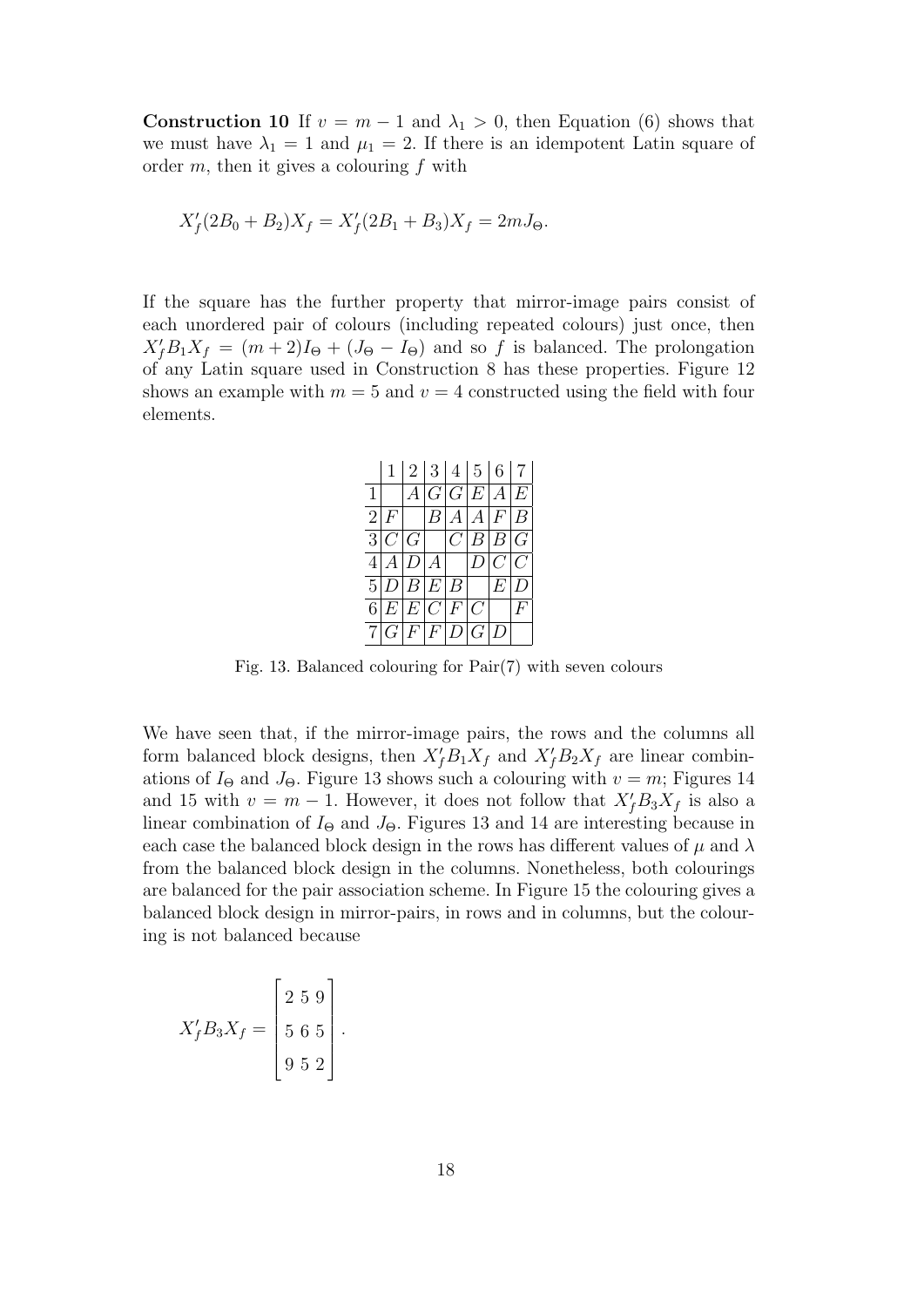|   | 2 <sub>1</sub> | 3 | 4 |  |
|---|----------------|---|---|--|
|   | F              | Þ |   |  |
| 2 |                |   |   |  |
| 3 |                |   |   |  |
|   | Ι,             |   |   |  |

 $1 | 2 | 3 | 4$  $1 \mid A | A | B$  $2|B|$   $|C|B$  $3|C|C|$  | A  $\, B$ 

Fig. 14. Balanced colouring for Pair(4) with three colours

Fig. 15. Unbalanced colouring for Pair(4) with three colours

# References

- [1] H. L. Agrawal and J. Prasad, Some methods of construction of balanced incomplete block designs with nested rows and columns, Biometrika 69 (1982) 481–483.
- [2] R. A. Bailey, Restricted randomization for neighbour-balanced designs, Statist. Decisions Suppl. 2 (1985) 237–248.
- [3] R. A. Bailey, Strata for randomized experiments (with discussion), J. Roy. Statist. Soc. Ser. B 53 (1991) 27–78.
- [4] R. A. Bailey, Orthogonal partitions in designed experiments, Des. Codes Cryptogr. 8 (1996) 45–77.
- [5] R. C. Bose, A note on the resolvability of balanced incomplete block designs, Sankhyā 6 (1942) 105–110.
- [6] R. C. Bose and K. R. Nair, Partially balanced incomplete block designs, Sankhyā 4 (1939) 337-372.
- [7] P. J. Cameron, Combinatorics: Topics, Techniques, Algorithms (Cambridge University Press, Cambridge, 1994).
- [8] P. J. Cameron and J. H. van Lint, Designs, Graphs, Codes and their Links, London Mathematical Society Student Texts, Vol. 22 (Cambridge University Press, Cambridge, 1991).
- [9] J. Dénes and A. D. Keedwell, Latin Squares and their Applications (English Universities Press, London, 1974).
- [10] R. A. Fisher, An examination of the different possible solutions of a problem in incomplete blocks, Ann. Eugenics 10 (1940) 52–75.
- [11] A. M. Houtman and T. P. Speed, Balance in designed experiments with orthogonal block structure, Ann. Statist. 11 (1983) 1069–1085.
- [12] P. W. M. John, Statistical Design and Analysis of Experiments (MacMillan, New York, 1971).
- [13] J. Kiefer, On the nonrandomized optimality and randomized nonoptimality of symmetrical designs, Ann. Math. Statist. 29 (1958) 675–699.